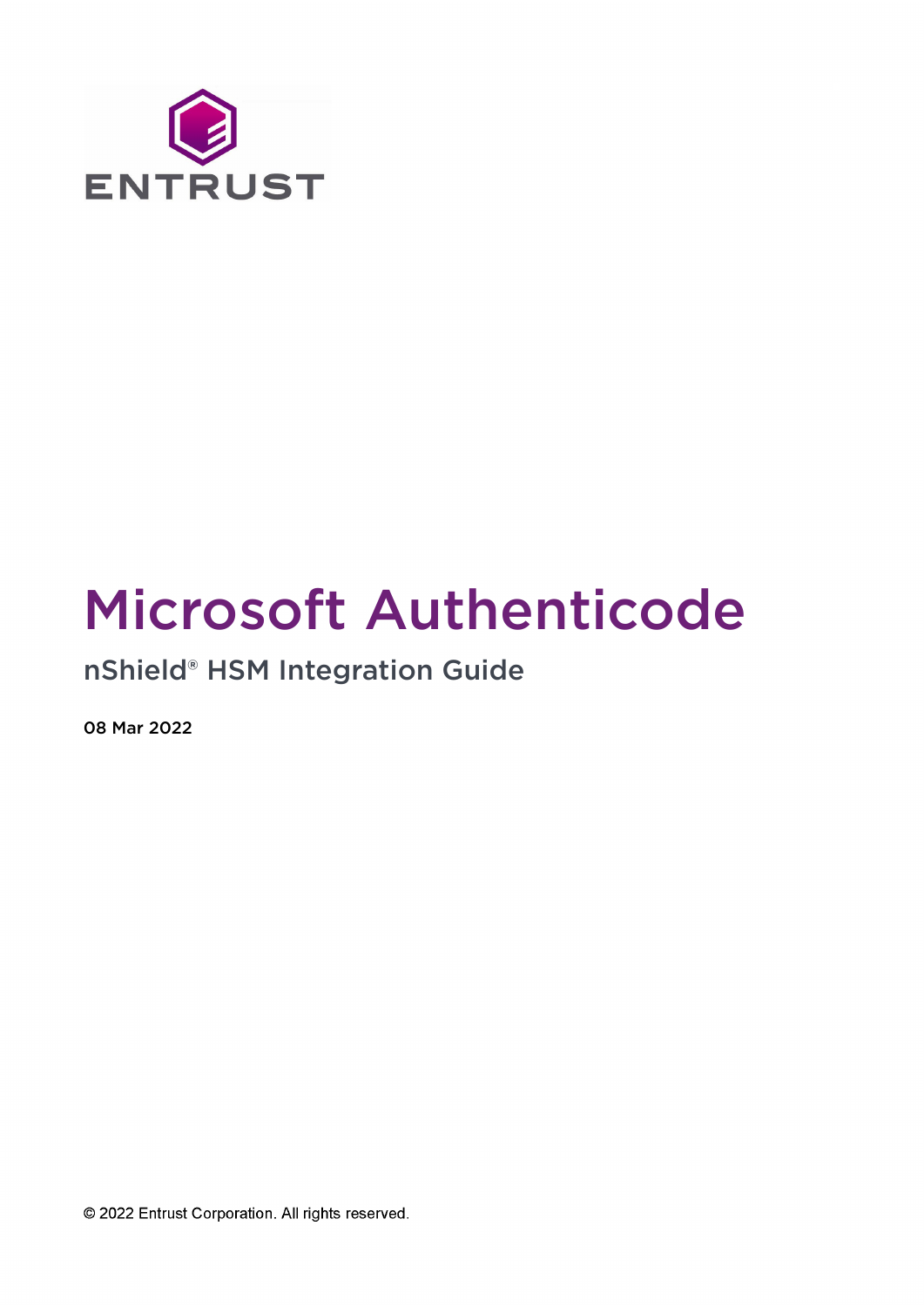## **Contents**

| 1.3. Supported nShield hardware and software versions  4 |
|----------------------------------------------------------|
|                                                          |
|                                                          |
|                                                          |
|                                                          |
|                                                          |
|                                                          |
|                                                          |
|                                                          |
|                                                          |
| 2.6. Sign and time-stamp the code with Microsoft SDK 23  |
|                                                          |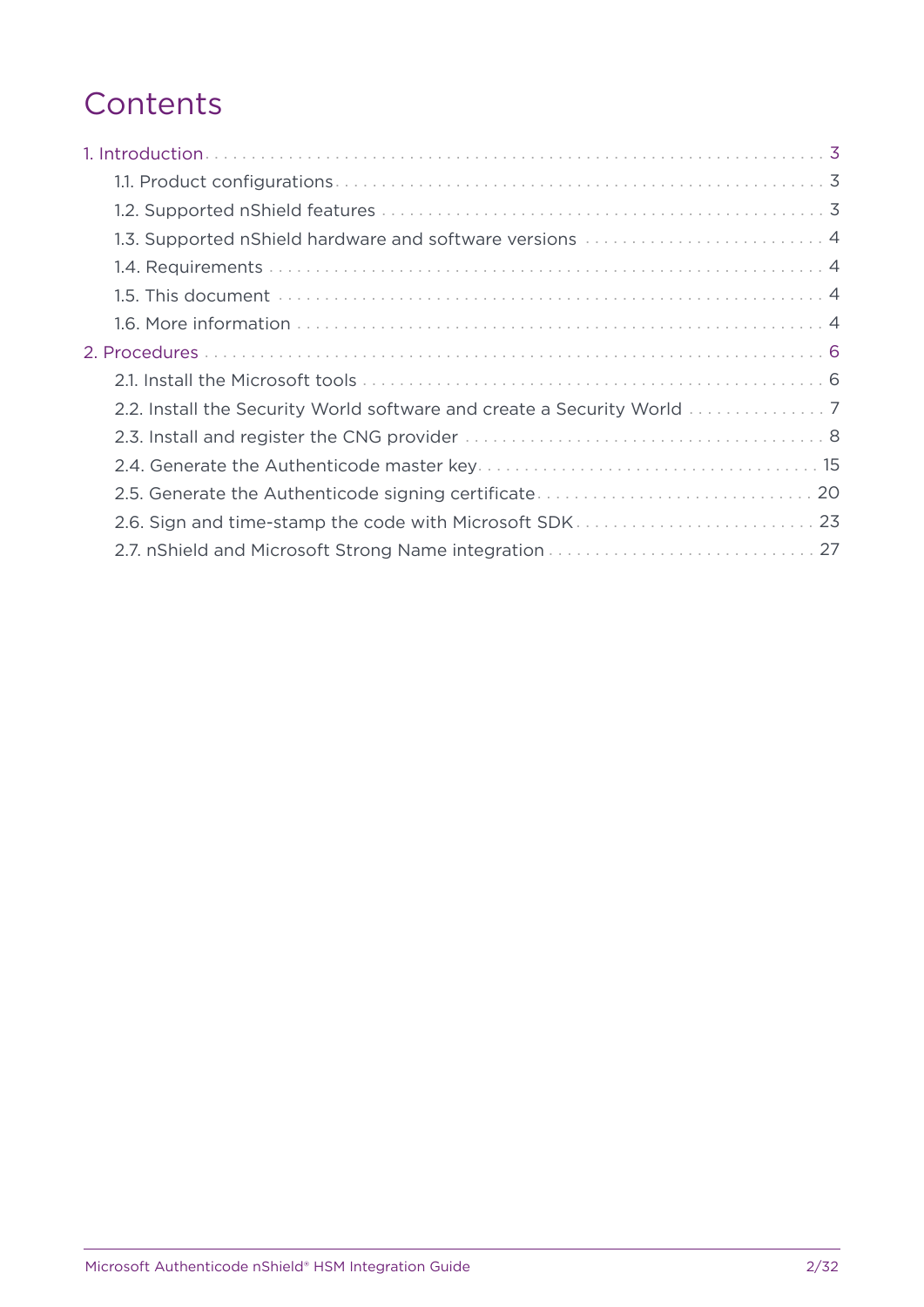# <span id="page-2-0"></span>1. Introduction

The Entrust nShield Hardware Security Module (HSM) integrates with Microsoft Authenticode to enable you to identify the publisher of a software component before it is downloaded from the Internet, and to verify that no one has altered the code after it has been signed. Authenticode relies on proven cryptographic techniques and the use of one or more private keys to sign and time-stamp the published software. It is important to maintain the confidentiality of these keys.

The benefits of using an HSM with Microsoft Authenticode include:

- Protection for the organizational credentials of the software publisher.
- Secure storage of the private key.
- FIPS 140-2 Level 3 validated hardware.
- Provision of a trusted time-stamp to Authenticode.

#### <span id="page-2-1"></span>1.1. Product configurations

Entrust has successfully tested nShield HSM integration with Windows SQL Server 2019 and the Always Encrypted feature in the following configurations:

| <b>Product</b>           | <b>Version</b>                 |
|--------------------------|--------------------------------|
| Base OS                  | Windows Server 2019 Datacenter |
| Microsoft .NET Framework | 4.8                            |
| Windows SDK              | 10.1                           |

#### <span id="page-2-2"></span>1.2. Supported nShield features

Entrust has successfully tested nShield HSM integration with the following features:

| <b>Feature</b>          | <b>Support</b> |
|-------------------------|----------------|
| Operator Card Set (OCS) | Yes            |
| Softcard Protection     | Yes            |
| Module                  | Yes            |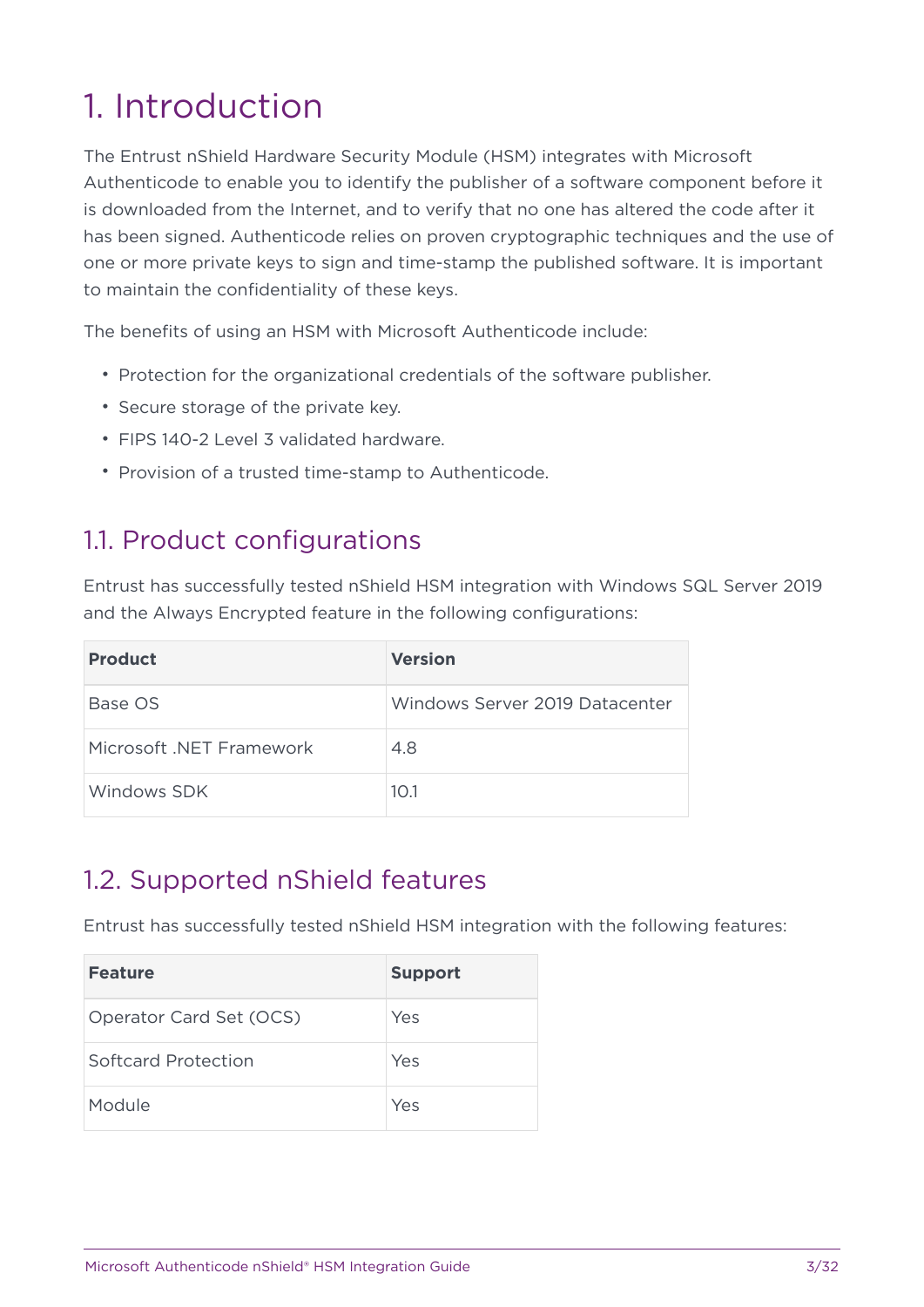## <span id="page-3-0"></span>1.3. Supported nShield hardware and software versions

Entrust has successfully tested with the following nShield hardware and software versions:

| <b>Product</b> | <b>Security</b><br><b>World</b><br><b>Software</b> | <b>Firmware</b> | <b>Image</b> | <b>OCS</b> | <b>Softcard</b> | <b>Module</b> |
|----------------|----------------------------------------------------|-----------------|--------------|------------|-----------------|---------------|
| Connect XC     | 12.80.4                                            | FIPS 12.50.11   | 12.80.4      |            | $\checkmark$    | $\vee$        |
| Connect +      | 12.80.4                                            | FIPS 12.50.8    | 12.80.4      |            | $\checkmark$    | $\vee$        |

#### <span id="page-3-1"></span>1.4. Requirements

Entrust recommends that you familiarize yourself with the Microsoft Authenticode documentation and setup process, and have the nShield documentation available.

Entrust also recommends that the following aspects of HSM administration are taken into account:

- The Administration Card Set (ACS) K-of-N and management of the card set.
- The type of protection for the application keys, that is, module protection or Operator Card Set (OCS) protection.
- The Operator Card Set K-of-N and management of the card set.
- Any requirement for a FIPS 140-2 Level 3 Security World.
- Key attributes, such as the key size, persistence, and time-out.

#### <span id="page-3-2"></span>1.5. This document

This document explains how to set up and configure Microsoft Authenticode with an HSM. The instructions in this document have been tested and provide an integration process. There may be other untested ways to achieve interoperability.

This document may not cover every step in the process of setting up all the software. Entrust assumes you have read the HSM documentation and that you are familiar with the documentation and setup process for Microsoft Authenticode. For more information about installing Microsoft Authenticode, refer to the Microsoft documentation.

#### <span id="page-3-3"></span>1.6. More information

For more information about OS support, contact your Microsoft sales representative or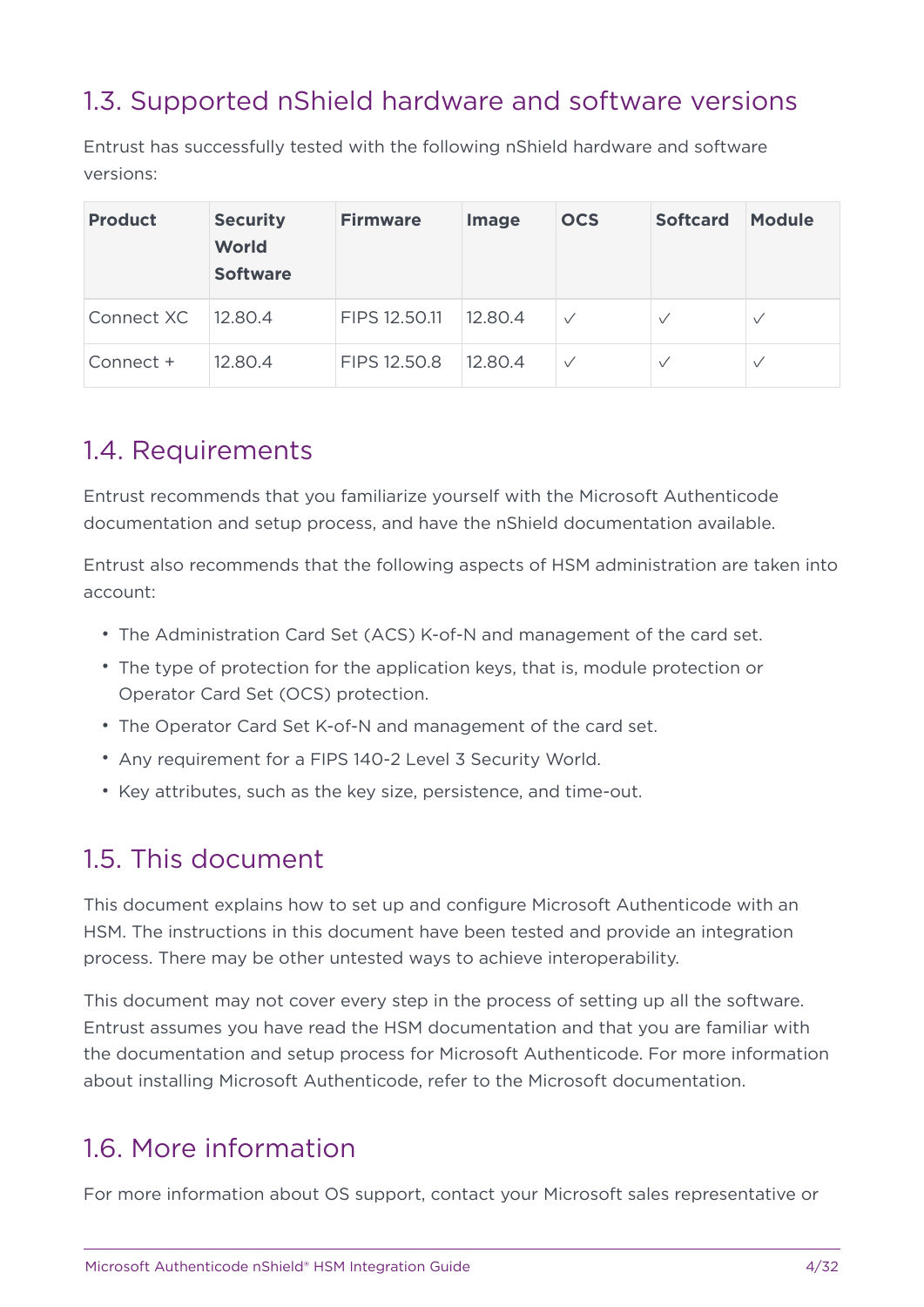Entrust nShield Support, [https://nshieldsupport.entrust.com.](https://nshieldsupport.entrust.com)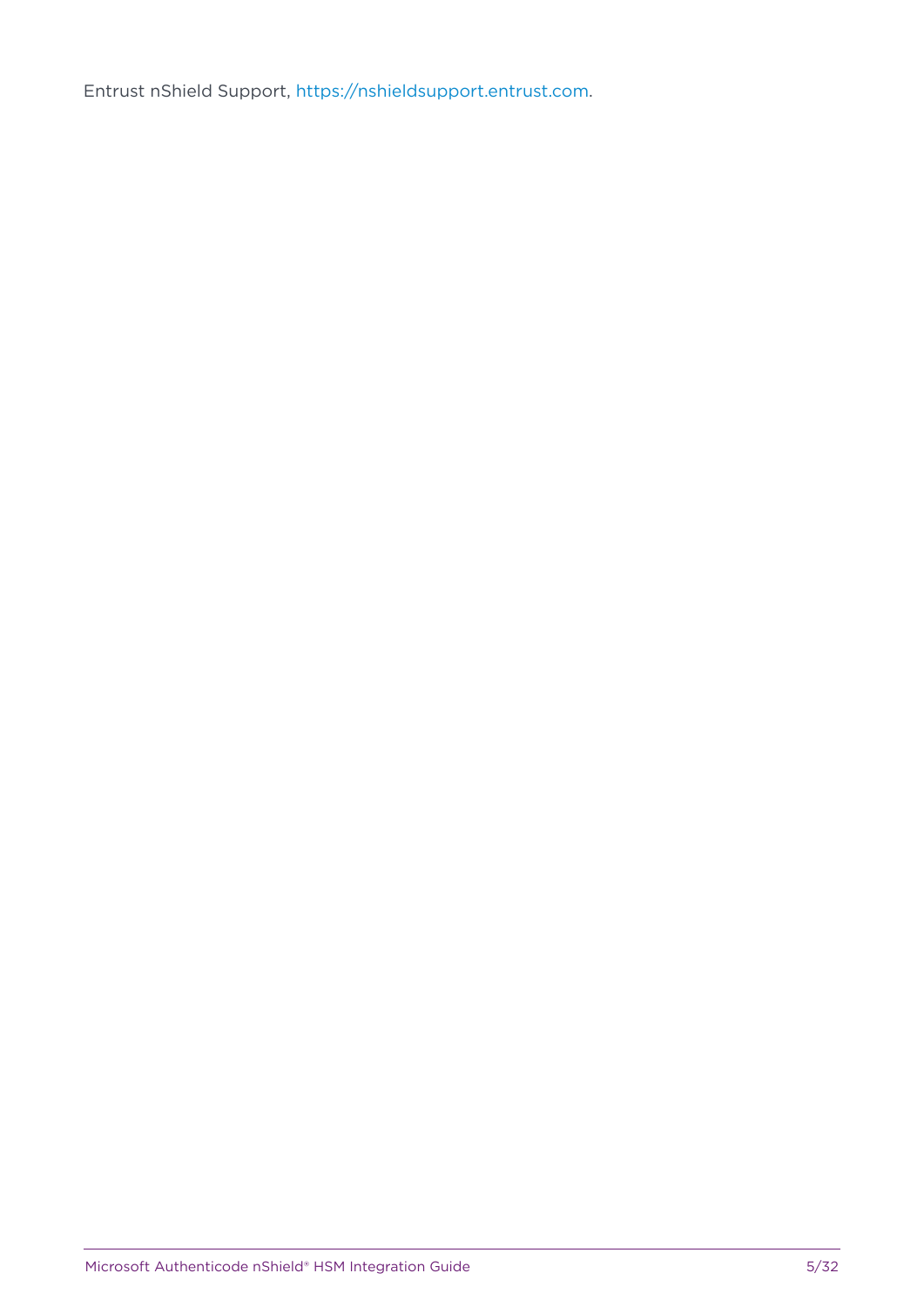# <span id="page-5-0"></span>2. Procedures

To install and configure Microsoft Authenticode with an HSM:

- Install the Microsoft Windows SDK.
- Install the nShield Security World software and create a Security World.
- Install and register the CNG provider.

The installation procedures outlined here assume, for example purposes, that you are installing an offline root Certificate System. It is also assumed that a new root key is generated during installation, rather than a software key being imported from an existing installation.

#### <span id="page-5-1"></span>21. Install the Microsoft tools

- 1. Install the Microsoft Windows SDK, which contains the Authenticode programs such as signtool and sn (Strong Name Tool). See the appropriate Microsoft SDK installation documentation.
- 2. Add the path to the above programs to the Windows Environment Variable, since it might be long.
	- Second line: path to the nShield utilities.
	- Third line: path to the signtool utility.
	- Fourth line: path to the sn utility.
	- Fifth line: path to the csc.exe compiler.

| Edit environment variable                                                    |               |
|------------------------------------------------------------------------------|---------------|
| %USERPROFILE%\AppData\Local\Microsoft\WindowsApps                            | <b>New</b>    |
| C:\Program Files\nCipher\nfast\bin                                           |               |
| C:\Program Files (x86)\Windows Kits\10\bin\10.0.19041.0\x64                  | Edit          |
| C:\Program Files (x86)\Microsoft SDKs\Windows\v10.0A\bin\NETFX 4.8 Tools\x64 |               |
| C:\Windows\Microsoft.NET\Framework64\v4.0.30319                              | Browse        |
| %USERPROFILE%\.dotnet\tools                                                  |               |
|                                                                              | <b>Delete</b> |
|                                                                              | Move Up       |
|                                                                              | Move Down     |
|                                                                              | Edit text     |
|                                                                              |               |
|                                                                              |               |
| OK                                                                           | Cancel        |

3. Install the PowerShell PKI module: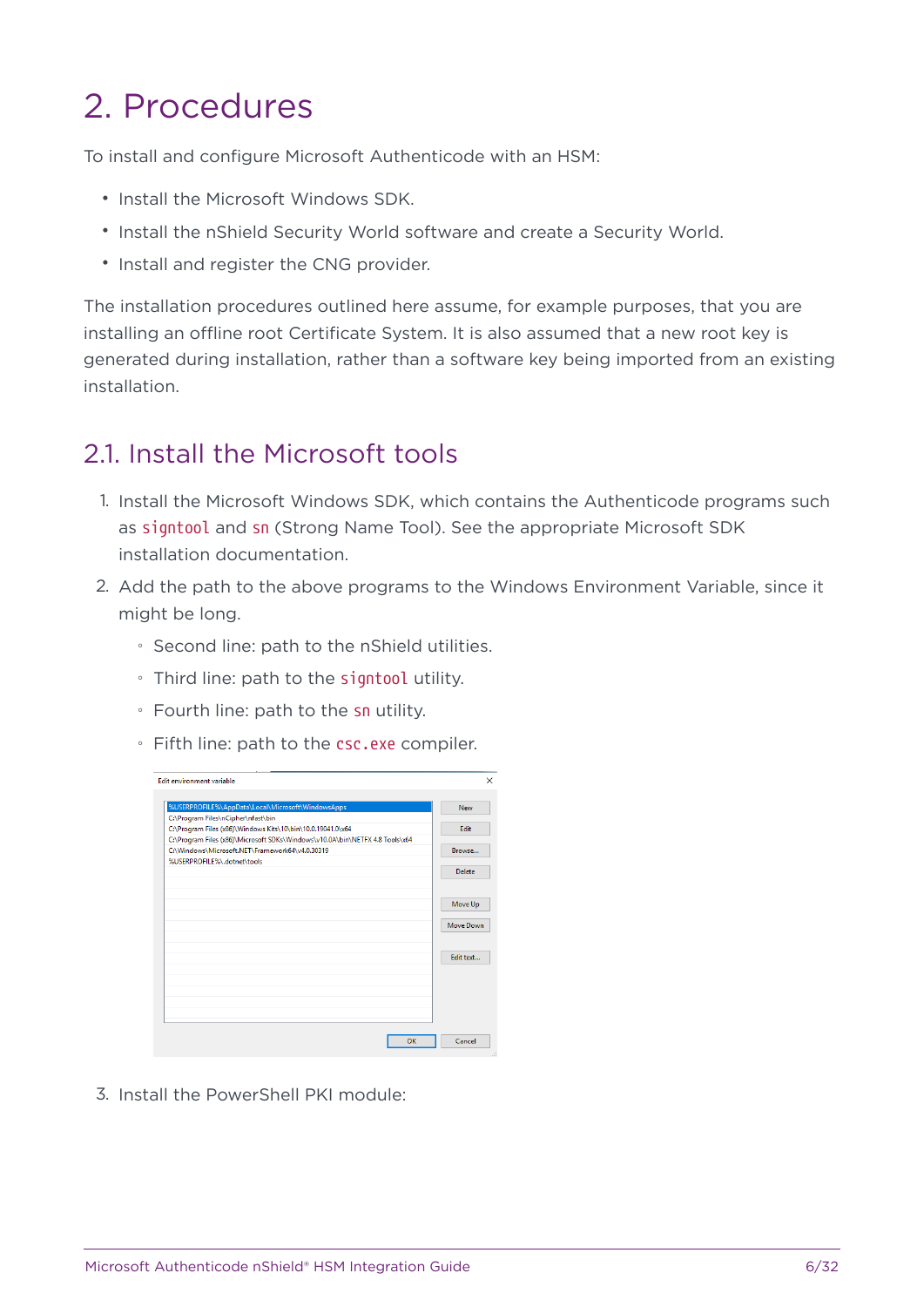|             | PS C:\Users\Administrator> Get-Command -Module PKI |         |        |
|-------------|----------------------------------------------------|---------|--------|
| CommandType | Name                                               | Version | Source |
|             | $- - - -$                                          |         |        |
| Cmdlet      | Add-CertificateEnrollmentPolicyServer              | 1.0.0.0 | PKI    |
| Cmdlet      | Export-Certificate                                 | 1.0.0.0 | PKI    |
| Cmdlet      | Export-PfxCertificate                              | 1.0.0.0 | PKI    |
| Cmdlet      | Get-Certificate                                    | 1.0.0.0 | PKI    |
| Cmdlet      | Get-CertificateAutoEnrollmentPolicy                | 1.0.0.0 | PKI    |
| Cmdlet      | Get-CertificateEnrollmentPolicyServer              | 1.0.0.0 | PKI    |
| Cmdlet      | Get-CertificateNotificationTask                    | 1.0.0.0 | PKI    |
| Cmdlet      | Get-PfxData                                        | 1.0.0.0 | PKI    |
| Cmdlet      | Import-Certificate                                 | 1.0.0.0 | PKI    |
| Cmdlet      | Import-PfxCertificate                              | 1.0.0.0 | PKI    |
| Cmdlet      | New-CertificateNotificationTask                    | 1.0.0.0 | PKI    |
| Cmdlet      | New-SelfSignedCertificate                          | 1.0.0.0 | PKI    |
| Cmdlet      | Remove-CertificateEnrollmentPolicyServer           | 1.0.0.0 | PKI    |
| Cmdlet      | Remove-CertificateNotificationTask                 | 1.0.0.0 | PKI    |
| Cmdlet      | Set-CertificateAutoEnrollmentPolicy                | 1.0.0.0 | PKI    |
| Cmdlet      | Switch-Certificate                                 | 1.0.0.0 | PKI    |
| Cmdlet      | Test-Certificate                                   | 1.0.0.0 | PKI    |

## <span id="page-6-0"></span>2.2. Install the Security World software and create a Security World

- 1. Install the Security World software by double-clicking on the SecWorld\_Windowsxx.xx.xx.iso file. For detailed instructions, see the *Installation Guide* and the *User Guide* for the HSM available from the installation disc.
- 2. Add the Security World utilities path C:\Program Files\nCipher\nfast\bin to the Windows system path.
- 3. Open the firewall port 9004 for the HSM connections.
- 4. Install the nShield Connect HSM locally, remotely, or remotely via the serial console. See the following nShield Support articles, and the *Installation Guide* for the HSM:
	- [https://nshieldsupport.entrust.com/hc/en-us/articles/360021378272-How-To-](https://nshieldsupport.entrust.com/hc/en-us/articles/360021378272-How-To-Locally-Set-up-a-new-or-replacement-nShield-Connect)[Locally-Set-up-a-new-or-replacement-nShield-Connect](https://nshieldsupport.entrust.com/hc/en-us/articles/360021378272-How-To-Locally-Set-up-a-new-or-replacement-nShield-Connect)
	- [https://nshieldsupport.entrust.com/hc/en-us/articles/360014011798-How-To-](https://nshieldsupport.entrust.com/hc/en-us/articles/360014011798-How-To-Remotely-Setup-a-new-or-replacement-nShield-Connect)[Remotely-Setup-a-new-or-replacement-nShield-Connect](https://nshieldsupport.entrust.com/hc/en-us/articles/360014011798-How-To-Remotely-Setup-a-new-or-replacement-nShield-Connect)
	- [https://nshieldsupport.entrust.com/hc/en-us/articles/360013253417-How-To-](https://nshieldsupport.entrust.com/hc/en-us/articles/360013253417-How-To-Remotely-Setup-a-new-or-replacement-nShield-Connect-XC-Serial-Console-Model)[Remotely-Setup-a-new-or-replacement-nShield-Connect-XC-Serial-Console-](https://nshieldsupport.entrust.com/hc/en-us/articles/360013253417-How-To-Remotely-Setup-a-new-or-replacement-nShield-Connect-XC-Serial-Console-Model)[Model](https://nshieldsupport.entrust.com/hc/en-us/articles/360013253417-How-To-Remotely-Setup-a-new-or-replacement-nShield-Connect-XC-Serial-Console-Model)
- 5. Open a command window and run the following to confirm that the HSM is operational: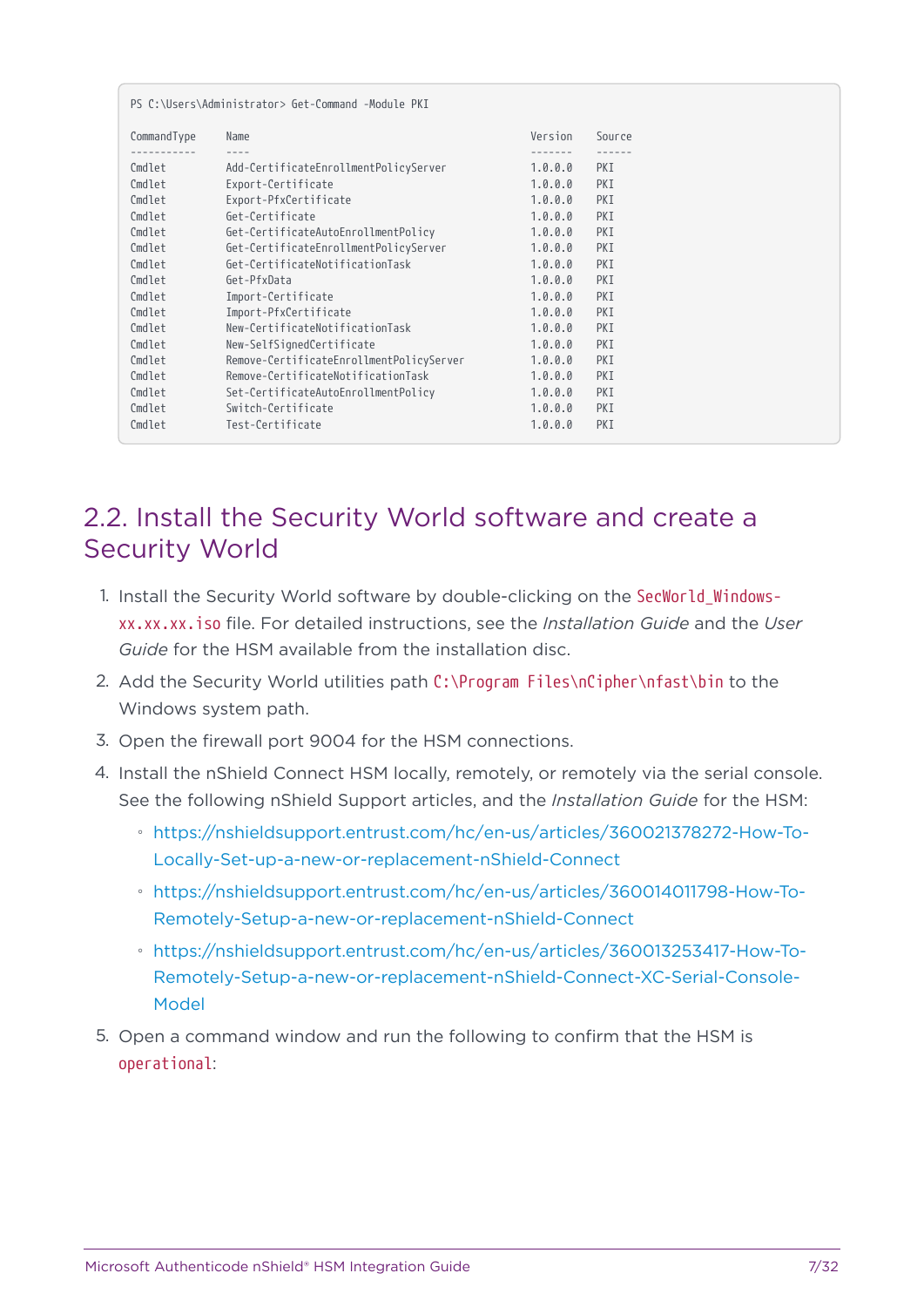```
>enquiry
Server:
 enquiry reply flags none
 enquiry reply level Six
 serial number 530E-02E0-D947 7724-8509-81E3 09AF-0BE9-53AA 9E10-03E0-D947
 mode operational
...
Module #1:
 enquiry reply flags none
 enquiry reply level Six
 serial number 530E-02E0-D947
 mode operational
 ...
```
- 6. Create your Security World if one does not already exist, or copy an existing one. Follow your organization's security policy for this.
- 7. Confirm that the Security World is usable:

```
>nfkminfo
World
 generation 2
 state 0x37270008 Initialised Usable ...
  ...
Module #1
 generation 2
 state 0x2 Usable
  ...
```
#### <span id="page-7-0"></span>2.3. Install and register the CNG provider

1. Open a command window as administrator and type the following to put the HSM in Pre-initialization mode. This operation takes about a minute to complete.

```
>enquiry -m 1
Module #1:
 enquiry reply flags none
 enquiry reply level Six
 serial number 530E-02E0-D947
 mode operational
 ...
>nopclearfail -I -m 1
Module 1, command ClearUnitEx: OK
>enquiry -m 1
Module #1:
 enquiry reply flags none
 enquiry reply level Six
 serial number 530E-02E0-D947
 mode pre-initialization
  ...
```
- 2. Select the **Start** button to access all applications. Look for the recently installed nShield utilities.
- 3. Double-click the CNG configuration wizard and run it as Administrator.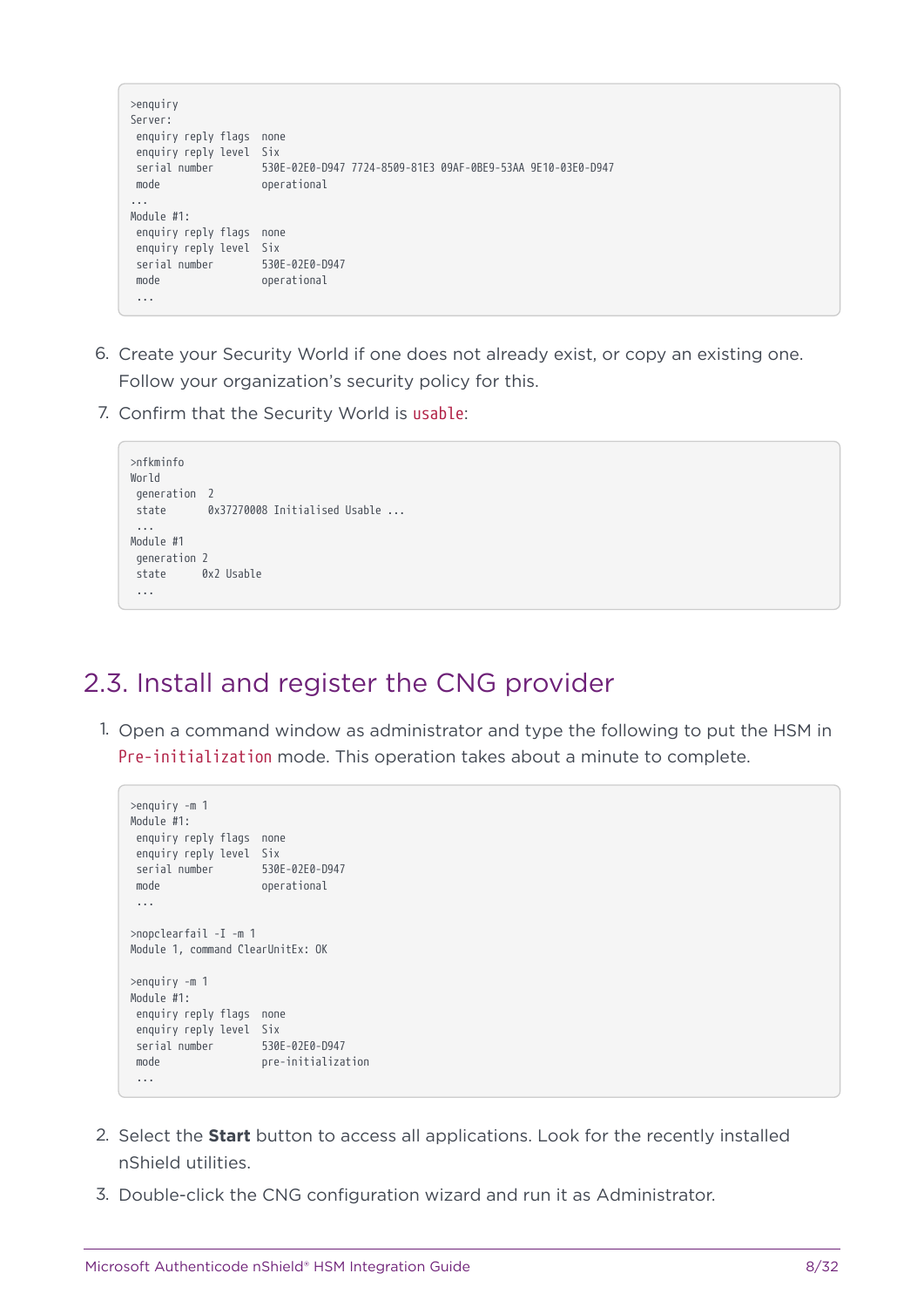

4. Select **Next** on the **CNG Install** welcome screen.

| nShield CNG Providers Configuration Wizard |                                                                                                                                                                                                                                                                                                                                                                                                                                                                                                                            |  |
|--------------------------------------------|----------------------------------------------------------------------------------------------------------------------------------------------------------------------------------------------------------------------------------------------------------------------------------------------------------------------------------------------------------------------------------------------------------------------------------------------------------------------------------------------------------------------------|--|
|                                            | Welcome to the nShield support<br>software configuration wizard<br>This wizard guides you through the installation of nShield's<br>Cryptographic Service Providers.<br>nShield CNG Providers enable the use of nShield modules<br>with the wide range of security-enabled applications<br>provided with Windows.<br>If you have not already created an nShield security world or<br>a suitable card set, the wizard quides you through their<br>creation before registering the CNG Providers.<br>To continue, click Next, |  |
|                                            | $<$ Back<br>Cancel<br>Next                                                                                                                                                                                                                                                                                                                                                                                                                                                                                                 |  |

5. Select **Next** on the **Enable HSM Pool Mode** screen. Leave the **Enable HSM Pool Mode for CNG Providers** check box un-checked.



- 6. At the **Security World** screen, select:
	- **Use the existing security world** if you already have a Security World that you intend to use for Always Encrypted. The corresponding world and module xxxxxxxx-xxxx files most be present in the %NFAST\_KMDATA%\local folder. Be prepared to present the quorum of Administrator cards.
	- **Create a new Security World** if you do not currently have a Security World or would like to create a new Security World.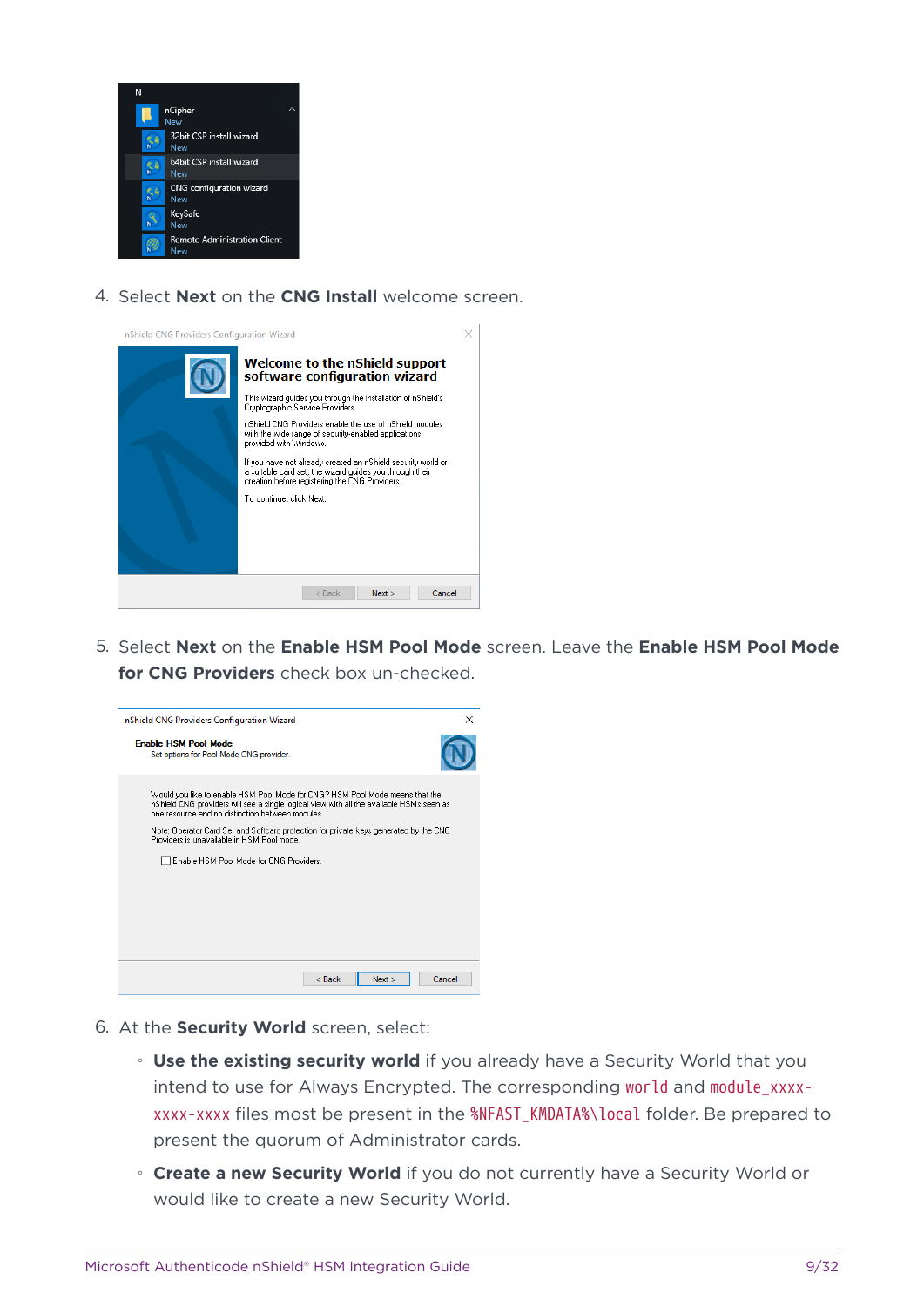

For the purposes of this *Integration Guide*, an existing Security World is used. For instructions on how to create and configure a new Security World, see the *Installation Guide* and *User Guide* for your HSM.

#### Select **Next**.



7. The **Set Module States** pop-up shows the available HSM(s). Select the desired HSM. The state of the selected HMS should be (pre-)initialisation. Select **Next**.

|                                                                                                                                                  | nShield CNG Providers Configuration Wizard                                                                                                                                                                                                                                                                                    |         |                |  |  |
|--------------------------------------------------------------------------------------------------------------------------------------------------|-------------------------------------------------------------------------------------------------------------------------------------------------------------------------------------------------------------------------------------------------------------------------------------------------------------------------------|---------|----------------|--|--|
|                                                                                                                                                  | <b>Set Module States</b><br>Ensure modules are in the correct state before you proceed.                                                                                                                                                                                                                                       |         |                |  |  |
|                                                                                                                                                  | The following modules are available in your system:                                                                                                                                                                                                                                                                           |         |                |  |  |
| Module ID                                                                                                                                        | Mode                                                                                                                                                                                                                                                                                                                          | State   |                |  |  |
| 1                                                                                                                                                | operational                                                                                                                                                                                                                                                                                                                   | usable  |                |  |  |
| $\overline{c}$                                                                                                                                   | operational                                                                                                                                                                                                                                                                                                                   | foreign |                |  |  |
|                                                                                                                                                  | At least one module is usable in the current world. Click Next to continue with this world.<br>Or reset module 2 to the initialization state to enable you to restore your security world to<br>uninitialized nShield modules.<br>Refer to the user quide for details of how to put your nShield module in the initialization |         |                |  |  |
| state. If you need to power down your computer, select the tickbox below and then<br>restart the wizard on boot up to continue the installation. |                                                                                                                                                                                                                                                                                                                               |         |                |  |  |
| The machine must be switched off to change the hardware state.                                                                                   |                                                                                                                                                                                                                                                                                                                               |         |                |  |  |
|                                                                                                                                                  |                                                                                                                                                                                                                                                                                                                               | < Back  | Cancel<br>Next |  |  |

8. At the **Module Programming Options** screen, clear **Enable this module as a remote target** and select **Next**. It will take about a minute before the screen changes.



This is not to be confused with the nShield Remote Administration utility.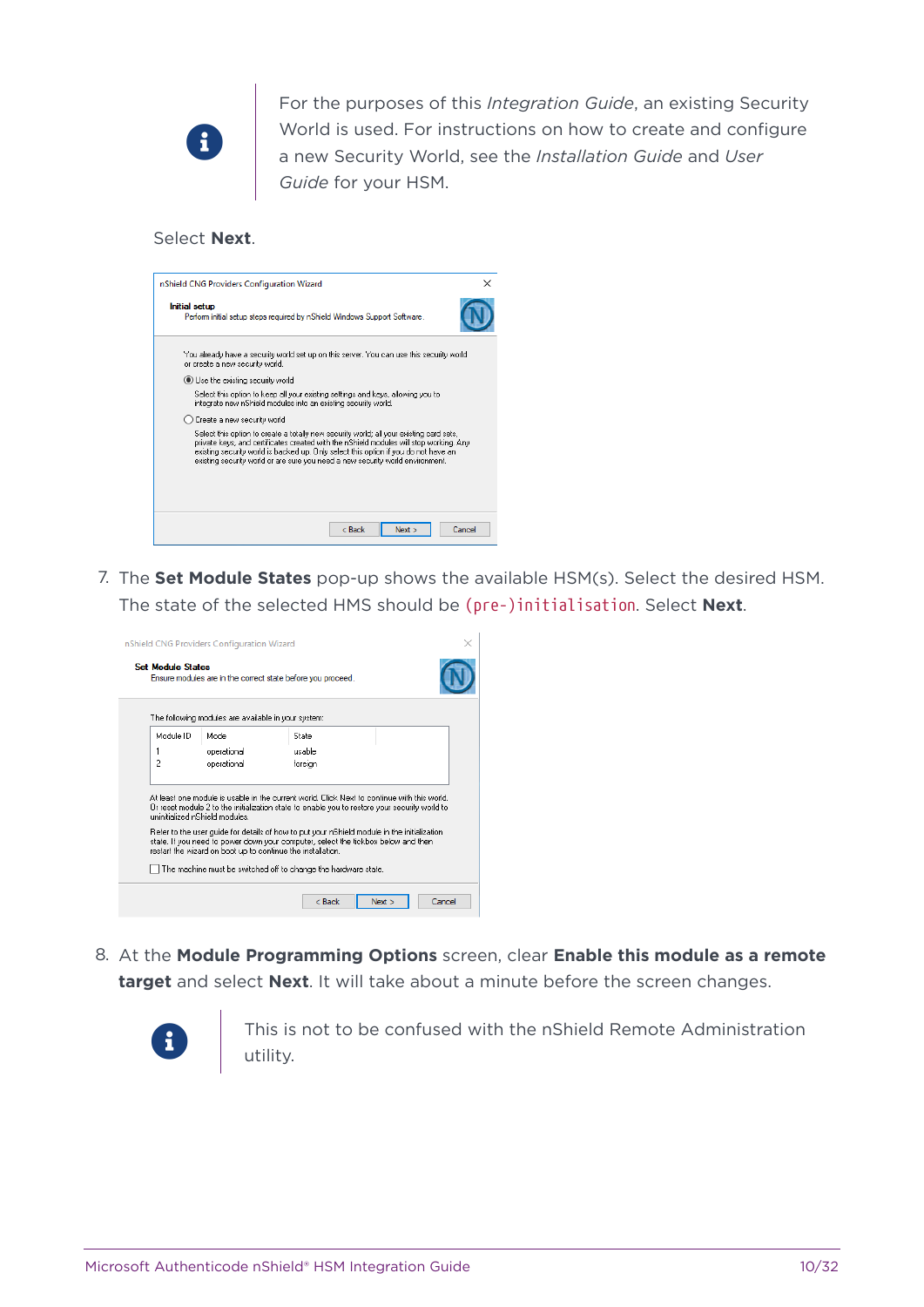| nShield CNG Providers Configuration Wizard                                                                 | ×      |
|------------------------------------------------------------------------------------------------------------|--------|
| <b>Module Programming Options</b><br>Set options for programming the next module into your security world. |        |
| You are about to program module 1. Please choose the module programming<br>parameters.                     |        |
| Enable this module as a remote share target.                                                               |        |
|                                                                                                            |        |
|                                                                                                            |        |
|                                                                                                            |        |
|                                                                                                            |        |
|                                                                                                            |        |
|                                                                                                            |        |
| $<$ Back<br>Next                                                                                           | Cancel |

9. Insert the first Administrator Card in the HSM, enter the passphrase and select **Next**. Repeat this step for the other Administrator Cards as required.

Loading or creating the Security World takes about a minute.

| nShield CNG Providers Configuration Wizard                                                     | ×      |
|------------------------------------------------------------------------------------------------|--------|
| <b>Insert Next Card</b><br>Insert the next card in the sequence.                               |        |
| Insert an Administrator Card in module 1.                                                      |        |
| 0000000<br>Enter pass phrase:                                                                  |        |
| Enter the pass phrase for this card, and then click Next to read information from the<br>card. |        |
| $<$ Back<br>Next                                                                               | Cancel |

10. Return the HSM to Operational mode.

This operation takes about a minute to complete.

| $\geq$ enquiry -m 1<br>Module #1:<br>enquiry reply flags<br>enquiry reply level Six<br>serial number<br>mode | none<br>530E-02E0-D947<br>initialization |  |  |  |
|--------------------------------------------------------------------------------------------------------------|------------------------------------------|--|--|--|
| >nopclearfail -0 -m 1<br>Module 1, command ClearUnitEx: OK                                                   |                                          |  |  |  |
| C:\Windows\system32>enquiry -m 1<br>:Module #1                                                               |                                          |  |  |  |
| enquiry reply flags                                                                                          | none                                     |  |  |  |
| enquiry reply level Six<br>serial number                                                                     | 530E-02E0-D947                           |  |  |  |
| mode                                                                                                         | operational                              |  |  |  |
|                                                                                                              |                                          |  |  |  |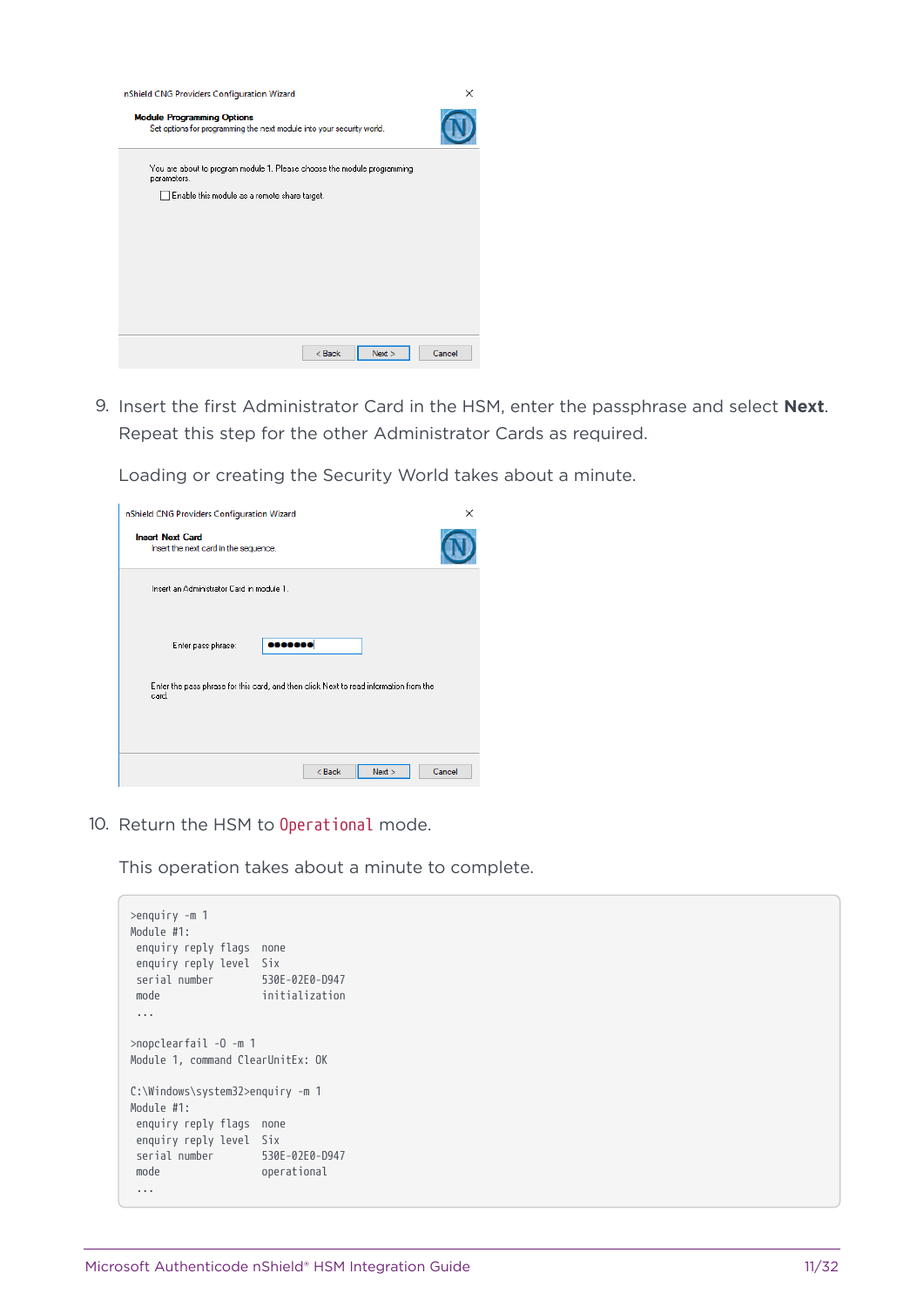The module state will change to usable.

|           | nShield CNG Providers Configuration Wizard                                                                                                                                                                                                                                                                                                                                                                                                   |         |                |  |  |
|-----------|----------------------------------------------------------------------------------------------------------------------------------------------------------------------------------------------------------------------------------------------------------------------------------------------------------------------------------------------------------------------------------------------------------------------------------------------|---------|----------------|--|--|
|           | <b>Set Module States</b><br>Ensure modules are in the correct state before you proceed.                                                                                                                                                                                                                                                                                                                                                      |         |                |  |  |
|           | The following modules are available in your system:                                                                                                                                                                                                                                                                                                                                                                                          |         |                |  |  |
| Module ID | Mode                                                                                                                                                                                                                                                                                                                                                                                                                                         | State   |                |  |  |
| 1         | operational                                                                                                                                                                                                                                                                                                                                                                                                                                  | usable  |                |  |  |
| 2         | operational                                                                                                                                                                                                                                                                                                                                                                                                                                  | foreign |                |  |  |
|           | At least one module is usable to proceed. Click Next to continue, or reset remaining<br>module 2 to the operational state.<br>Refer to the user quide for details of how to put your nShield module in the operational<br>state. If you need to power down your computer, select the tickbox below and then<br>restart the wizard on boot up to continue the installation.<br>The machine must be switched off to change the hardware state. |         |                |  |  |
|           |                                                                                                                                                                                                                                                                                                                                                                                                                                              | < Back  | Cancel<br>Next |  |  |

#### Select **Next**.

- 11. Select the protection method.
	- Operator Card Set protection:
		- a. In **Key Protection Setup**, select **Operator Card Set**, then select **Next**.

| nShield CNG Providers Configuration Wizard                                                                                                      | $\times$ |  |  |  |
|-------------------------------------------------------------------------------------------------------------------------------------------------|----------|--|--|--|
| <b>Key Protection Setup</b><br>Set up the private key-protection method.                                                                        |          |  |  |  |
| Select the default method that will be used to protect private keys generated by the<br>CNG Key Storage Provider.                               |          |  |  |  |
| If softcard or OCS protection is selected, the choice will be offered on the next page<br>whether to use an existing token or create a new one. |          |  |  |  |
| Module protection (requires no extra cards but is less secure).                                                                                 |          |  |  |  |
| Softcard protection (unavailable in HSM Pool Mode).                                                                                             |          |  |  |  |
| ◉ Operator Card Set protection (unavailable in HSM Pool Mode).                                                                                  |          |  |  |  |
| Allow any protection method to be selected in the GUI when generating.                                                                          |          |  |  |  |
|                                                                                                                                                 |          |  |  |  |
|                                                                                                                                                 |          |  |  |  |
| < Back<br>Next                                                                                                                                  | Cancel   |  |  |  |

b. Enter the OCS name, K of N values, select **Persistent** and **Usable remotely**, then select **Next**.

| nShield CNG Providers Configuration Wizard<br><b>Token for Key Protection</b><br>Select the token that will be used to protect new keys, or create a new token. |                                                                                                                         |  |  |  |
|-----------------------------------------------------------------------------------------------------------------------------------------------------------------|-------------------------------------------------------------------------------------------------------------------------|--|--|--|
| Current Operator Card Sets:<br>No tokens found.                                                                                                                 | Operator Card Set Token Information:<br>Name:<br>Token hash:<br>Sharing parameters:<br>Timenuh<br>Currently protecting: |  |  |  |
| □ Create a new Operator Card Set name<br>Number of cards required (K):                                                                                          | <b>MSAuthenticode</b><br>1<br>1<br>Total number of cards (N):                                                           |  |  |  |
| Card set has a time-out<br>$\triangledown$ Persistent                                                                                                           | Card set time-nut:<br>seconds<br>□ Usable remotely                                                                      |  |  |  |
|                                                                                                                                                                 | < Back<br>Cancel<br>Next                                                                                                |  |  |  |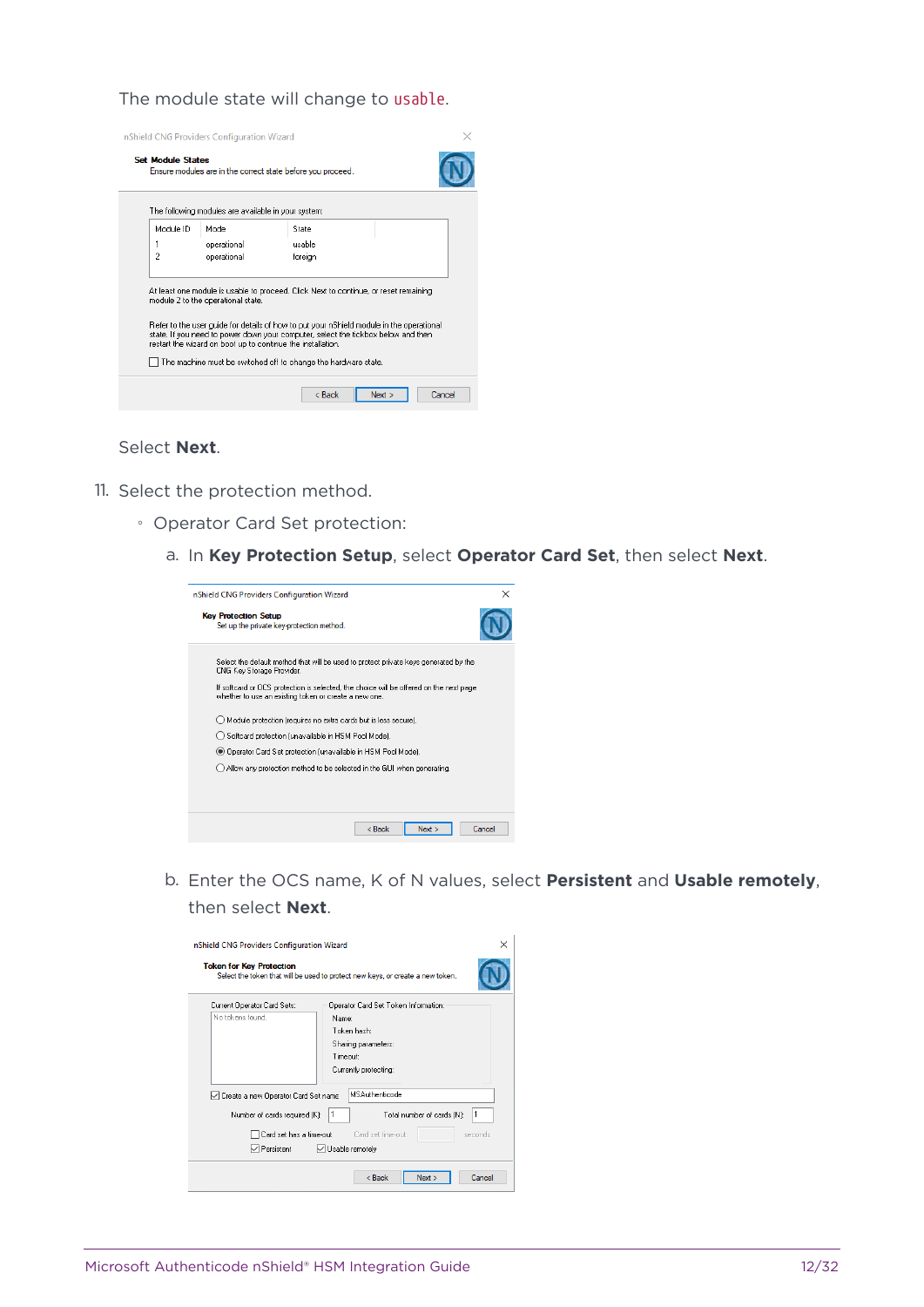- c. Insert a blank Operator Card in the HSM.
- d. In **Insert Next Card**, enter a name to for the OCS card, enter the passphrase for the OCS card, then select **Next**.

| nShield CNG Providers Configuration Wizard                       | ×                                                                                        |
|------------------------------------------------------------------|------------------------------------------------------------------------------------------|
| <b>Insert Next Card</b><br>Insert the next card in the sequence. |                                                                                          |
| <b>MSAuthenticode</b><br>Name of card:                           | Preparing to write Operator Card number 1 of 1. Insert a blank card in module 1.         |
| Card requires a pass phrase                                      |                                                                                          |
| Enter pass phrase:                                               | ,,,,,,                                                                                   |
| Re-enter pass phrase:                                            |                                                                                          |
| to the card.                                                     | Enter and repeat the pass phrase for this card, and then click Next to write information |
|                                                                  |                                                                                          |
|                                                                  |                                                                                          |
|                                                                  | < Back<br>Next<br>Cancel                                                                 |

- Softcard protection:
	- a. In **Key Protection Setup**, select **Softcard protection** , then select **Next**.

| nShield CNG Providers Configuration Wizard                                                                                                      | ×      |
|-------------------------------------------------------------------------------------------------------------------------------------------------|--------|
| <b>Key Protection Setup</b><br>Set up the private key-protection method.                                                                        |        |
| Select the default method that will be used to protect private keys generated by the<br>CNG Key Storage Provider.                               |        |
| If softcard or UCS protection is selected, the choice will be offered on the next page<br>whether to use an existing token or create a new one. |        |
| Module protection frequires no extra cards but is less secure).                                                                                 |        |
| Softcard protection (unavailable in HSM Pool Mode).                                                                                             |        |
| ◯ Operator Card Set protection (unavailable in HSM Pool Mode).                                                                                  |        |
| Allow any protection method to be selected in the GUI when generating.                                                                          |        |
|                                                                                                                                                 |        |
|                                                                                                                                                 |        |
| < Back<br>Next                                                                                                                                  | Cancel |

b. In **Token for Key Protection**, select **Create a new Softcard named**, enter the name of the Softcard and the passphrase for the Softcard, then select **Next**.

| Current Softcards:             | Softcard Token Information: |
|--------------------------------|-----------------------------|
| No tokens found.               | Name:                       |
|                                | Token hash:                 |
|                                | Sharing parameters:         |
|                                | Timeout:                    |
|                                | Currently protecting:       |
| □ Create a new Softcard named: | mysoftcard                  |
| Enter passphrase:              |                             |

◦ Module protection: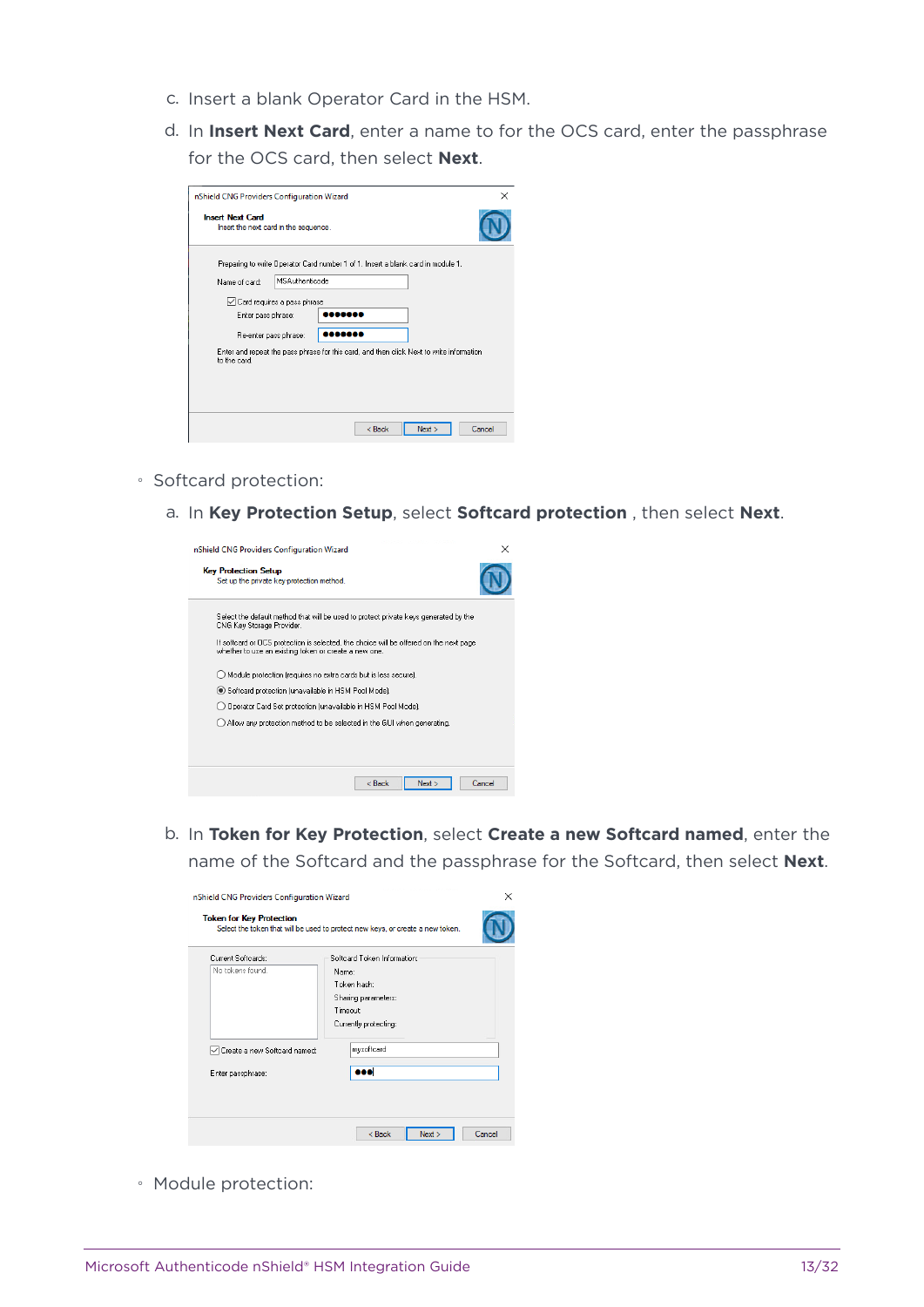a. In **Key Protection Setup**, select **Softcard protection**, then select **Next**.



12. In **Software installation**, select **Next**.

The nShield CNG providers are installed and the key Storage Provider is registered.



13. Select **Finish**.



14. Open a command window as administrator and type the following to confirm that the KSP has been successfully registered. Look for **nCipher Security World Key**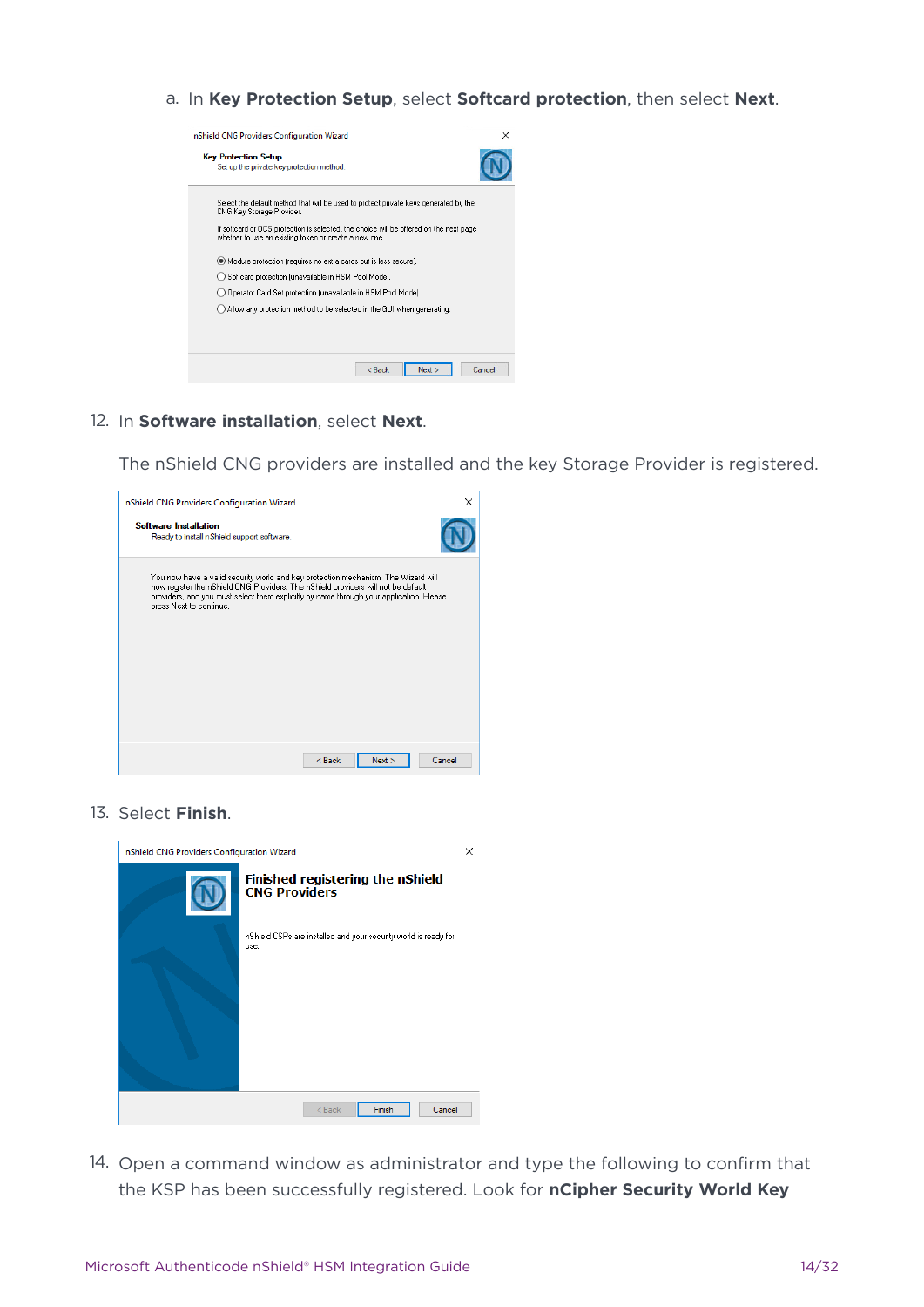#### **Storage Provider**.

| >cnglist.exe --list-providers               |
|---------------------------------------------|
| Microsoft Key Protection Provider           |
| Microsoft Passport Key Storage Provider     |
| Microsoft Platform Crypto Provider          |
| Microsoft Primitive Provider                |
| Microsoft Smart Card Key Storage Provider   |
| Microsoft Software Key Storage Provider     |
| Microsoft SSL Protocol Provider             |
| Windows Client Key Protection Provider      |
| nCipher Primitive Provider                  |
| nCipher Security World Key Storage Provider |
|                                             |

15. Check the registry in CNGRegistry:

HKEY\_LOCAL\_MACHINE\SYSTEM\ControlSet001\Control\Cryptography\Providers\nCipherSecurityWorldKeyStorageProvider



#### <span id="page-14-0"></span>2.4. Generate the Authenticode master key

This key will be protected by the HSM.

1. Launch PowerShell as Administrator, and run Generate\_Authenticode\_MasterKey.ps1:

> .\Generate\_Authenticode\_MasterKey.ps1

Script: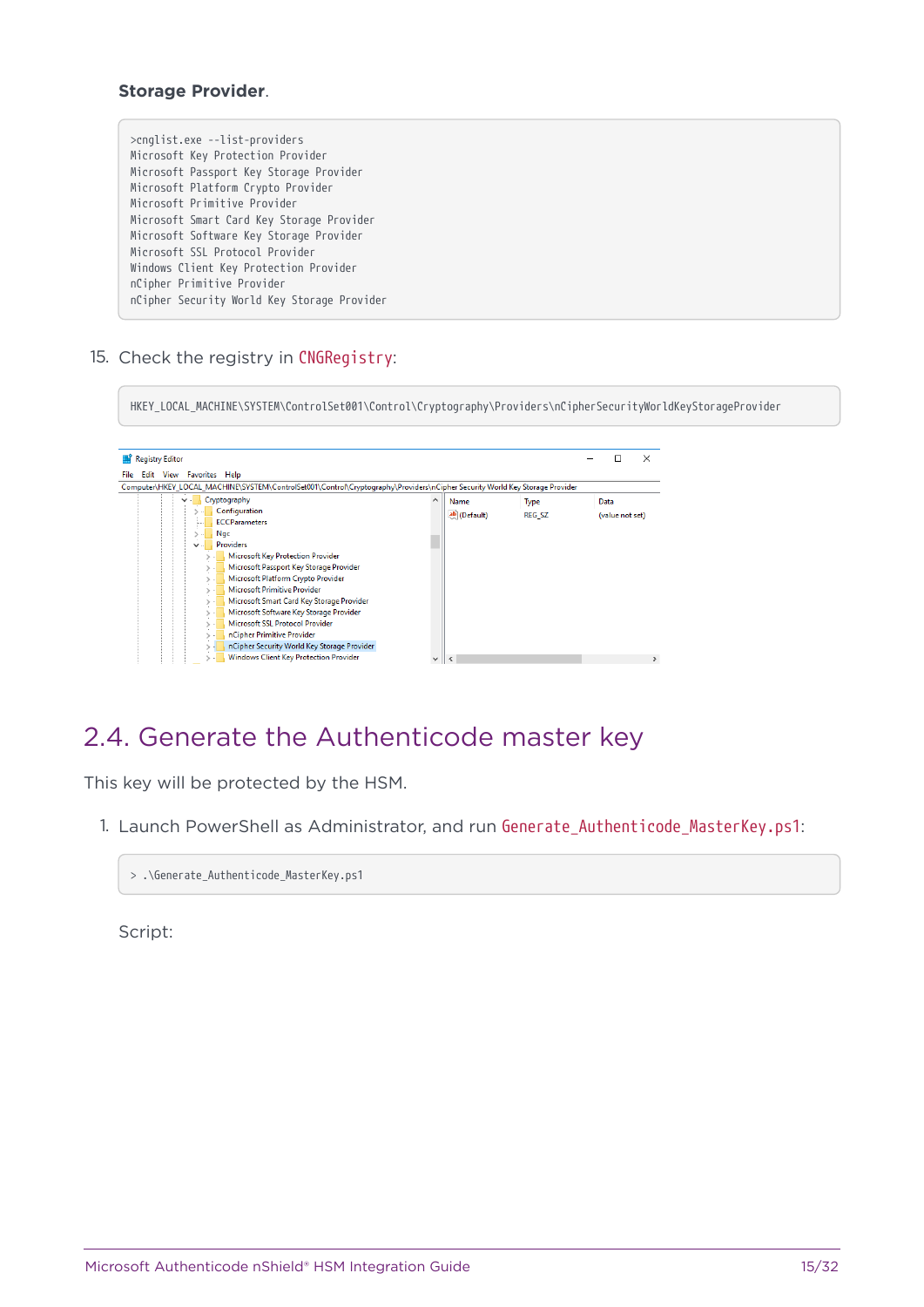| \$cngProviderName = "nCipher Security World Key Storage Provider"                                                                                                                             |
|-----------------------------------------------------------------------------------------------------------------------------------------------------------------------------------------------|
| $$cngAlqorithmName = "RSA"$                                                                                                                                                                   |
| $$cnqKeySize = 2048$                                                                                                                                                                          |
| $$cnqKeyName = "Authorticode_MasterKey"$                                                                                                                                                      |
| \$cngProvider = New-Object System.Security.Cryptography.CngProvider(\$cngProviderName)                                                                                                        |
| \$cngKeyParams = New-Object System.Security.Cryptography.CngKeyCreationParameters                                                                                                             |
| \$cngKeyParams.provider = \$cngProvider                                                                                                                                                       |
| \$cngKeyParams.KeyCreationOptions = [System.Security.Cryptography.CngKeyCreationOptions]::OverwriteExistingKey                                                                                |
| \$keySizeProperty = New-Object System.Security.Cryptography.CngProperty("Length",[System.BitConverter]::GetBytes<br>(\$cngKeySize), [System.Security.Cryptography.CngPropertyOptions]::None); |
| \$cngKeyParams.Parameters.Add(\$keySizeProperty)                                                                                                                                              |
| $$cmA1qorithm = New-Object System.Security.Cryptography.CngAlqorithm($cngAlqorithmName)$                                                                                                      |
| \$cngKey = [System.Security.Cryptography.CngKey]::Create(\$cngAlgorithm, \$cngKeyName, \$cngKeyParams)                                                                                        |

- 2. Enter the credentials associated with the protection method:
	- OCS Card Protection:

The **Create new key** window appears.

| nCipher Key Storage Provider - Create key | х |
|-------------------------------------------|---|
| Create new key:                           |   |
| Authenticode_MasterKey                    |   |
| Cancel<br>Next                            |   |

a. Select **Next**.

The **Select a method to protect new key** window appears.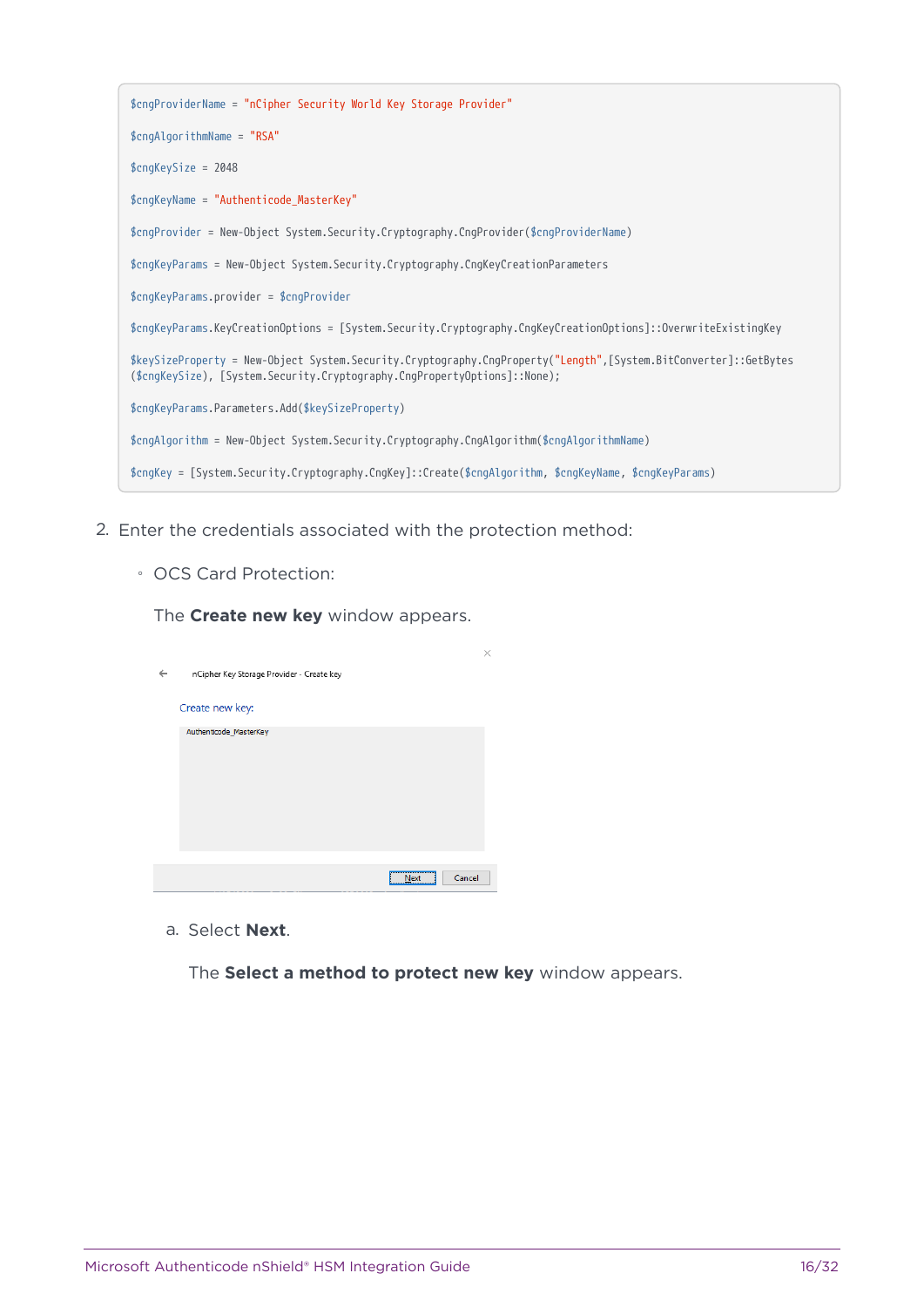

- b. Select **Operator Card Set protection**.
- c. Insert the OCS card in the HSM and select **Next**.

The **Select token to protect key with** window appears.

|                                           |                                        |                | X |  |  |
|-------------------------------------------|----------------------------------------|----------------|---|--|--|
| nCipher Key Storage Provider - Create key |                                        |                |   |  |  |
| Select token to protect the key with.     |                                        |                |   |  |  |
|                                           |                                        |                |   |  |  |
| Current Operator Card Sets:               | Operator Card Set Token Information:   |                |   |  |  |
| <b>MSAuthenticode</b>                     | Name:                                  | MSAuthenticode |   |  |  |
|                                           | Token hash: 0x1e7c555a                 |                |   |  |  |
|                                           | Sharing parameters: 1 of 1, Persistent |                |   |  |  |
|                                           | Timeout:                               | None           |   |  |  |
|                                           | Currently protecting: none             |                |   |  |  |
|                                           |                                        |                |   |  |  |
|                                           |                                        |                |   |  |  |
|                                           |                                        |                |   |  |  |
|                                           |                                        |                |   |  |  |
|                                           |                                        | Cancel<br>Next |   |  |  |
|                                           |                                        |                |   |  |  |

Notice that the OCS name appears in the **Current Operator Card Sets** box.

d. Select **Next**.

The **Choose modules you wish to load the key onto** window appears.

|                                                | × |  |  |  |
|------------------------------------------------|---|--|--|--|
| nCipher Key Storage Provider - Create key<br>← |   |  |  |  |
|                                                |   |  |  |  |
| Choose modules you wish to load the key onto.  |   |  |  |  |
| <b>Excluded modules:</b><br>Included modules:  |   |  |  |  |
| Module #1<br>Module #2<br>Add                  |   |  |  |  |
| Remove                                         |   |  |  |  |
|                                                |   |  |  |  |
| Add all                                        |   |  |  |  |
| Remove all                                     |   |  |  |  |
|                                                |   |  |  |  |
|                                                |   |  |  |  |
| Cancel<br>Finish                               |   |  |  |  |

e. Add the HSM and select **Finish**.

A credentials window appears.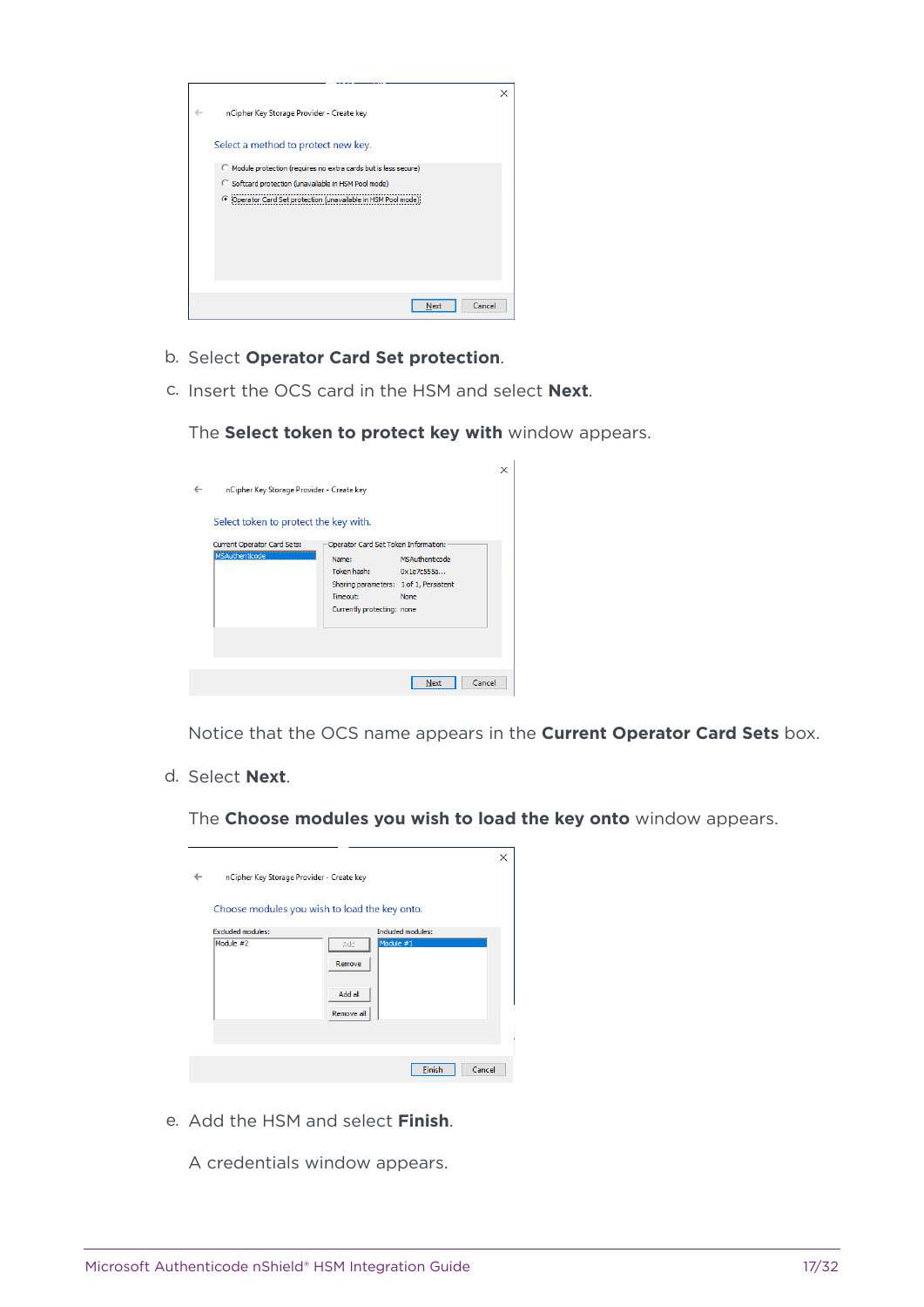|   |                                                           | × |
|---|-----------------------------------------------------------|---|
| ← | nCipher Key Storage Provider                              |   |
|   | Module 1 slot 2: 'MSAuthenticode'<br>#1('MSAuthenticode') |   |
|   | You must enter a passphrase for this card                 |   |
|   | *******                                                   |   |
|   |                                                           |   |
|   |                                                           |   |
|   |                                                           |   |
|   | Cancel<br>Next                                            |   |

f. Enter the OCS passphrase and select **Next**.

| $\leftarrow$ |                   | nCipher Key Storage Provider |         |                      |        |  |
|--------------|-------------------|------------------------------|---------|----------------------|--------|--|
|              |                   |                              |         |                      |        |  |
|              |                   | Card reading complete.       |         |                      |        |  |
|              | Module            | Slot                         | Content | Status               |        |  |
|              | 1<br>$\mathbf{1}$ | 3<br>$\overline{2}$          |         | complete<br>complete |        |  |
|              | $\mathbf{1}$      | $\mathbf 0$                  |         | complete             |        |  |
|              |                   |                              |         |                      |        |  |
|              |                   |                              |         |                      |        |  |
|              |                   |                              |         |                      |        |  |
|              |                   |                              |         |                      |        |  |
|              |                   |                              |         |                      |        |  |
|              |                   |                              |         |                      | Finish |  |

The **Card reading complete** window appears.

- g. Select **Finish**.
- Softcard protection:

A softcard credentials window appears.

| nCipher Key Storage Provider - Softcard passphrase           |  |
|--------------------------------------------------------------|--|
| You must enter a passphrase for the softcard<br>'mysoftcard' |  |
| ***                                                          |  |
|                                                              |  |
|                                                              |  |
| Finish                                                       |  |

a. Enter the Softcard passphrase.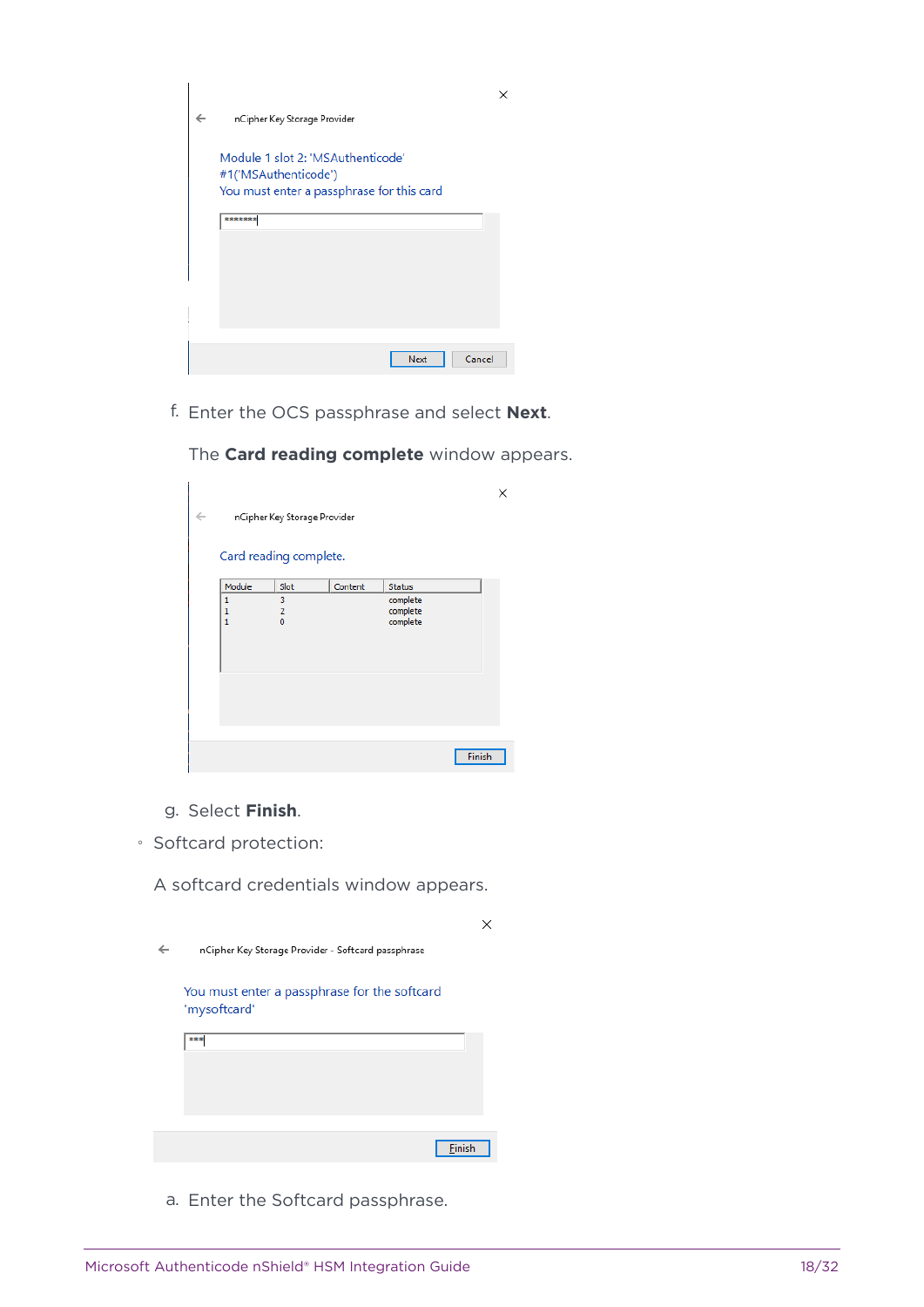- b. Select **Finish**.
- Module protection:

No window appears for module protection.

A 2048-bit RSA key pair, called Authenticode\_MasterKey, is generated. The key is encrypted in the HSM, and then pushed to the requesting On-Premise Client server, where it is stored as an Application Key Token in the %NFAST\_KMDATA%\local folder (:\ProgramData\nCipher\Key Management Data\local).

3. Verify the new key:

```
> nfkminfo -k
Key list - 1 keys
 AppName caping Ident s-1-5-21-3303772969-3979158951-288552622-500--
006507ceb938e7b01e42954ffd4e2238483710eb
```
4. Display the information about the key by copy-pasting the key name. The protection method is displayed according to the type of protection you are using:

| <b>For OCS</b>        | Cardset    |
|-----------------------|------------|
| <b>For Softcard</b>   | Passphrase |
| For module protection | Module     |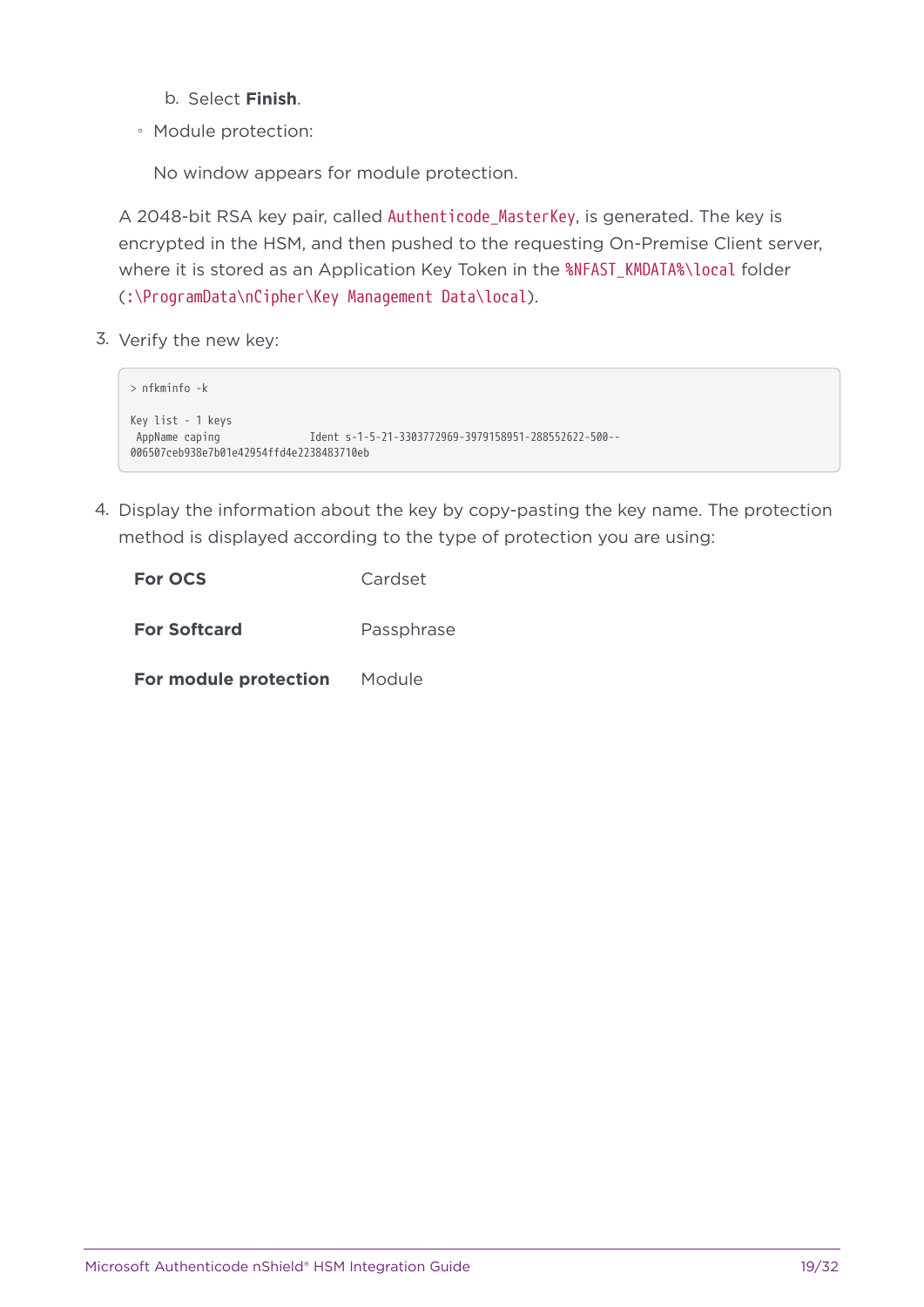> nfkminfo -k caping s-1-5-21-3303772969-3979158951-288552622-500--006507ceb938e7b01e42954ffd4e2238483710eb Key AppName caping Ident s-1-5-21-3303772969-3979158951-288552622-500--006507ceb938e7b01e42954ffd4e2238483710eb BlobKA length 1128 BlobPubKA length 484 BlobRecoveryKA length 1496 name "Authenticode\_MasterKey" hash 3e7a6ad6f44bbbd4b01b798d1846427f6f7cf7a7 recovery Enabled protection CardSet other flags PublicKey !SEEAppKey !NVMemBlob +0x0 cardset 1e7c555a529da8dd3a1d41604e83ce2b2b9032f8 gentime 2021-04-19 20:18:15 SEE integrity key NONE BlobKA format 6 Token other flags 0x0 hkm 2a2e6b22ad6a72673473511d91304efd2f76e197 hkt 1e7c555a529da8dd3a1d41604e83ce2b2b9032f8 hkr none BlobRecoveryKA format 9 UserKey other flags 0x0 hkm none hkt none hkr fc4cbd1a6e88c08dd35912d0aecabf47ff1e0c2a BlobPubKA format 5 Module other flags 0x0 hkm c2be99fe1c77f1b75d48e2fd2df8dffc0c969bcb hkt none hkr none Extra entry #1 typecode 0x10000 65536 length 96 Not a blob

#### <span id="page-19-0"></span>2.5. Generate the Authenticode signing certificate

A self-signed code signing certificate will be generated for the purpose of this *Integration Guide*.

1. Launch PowerShell as Administrator, and run Generate Authenticode SelfCert.ps1:

```
> .\Generate_Authenticode_SelfCert.ps1
```
Script: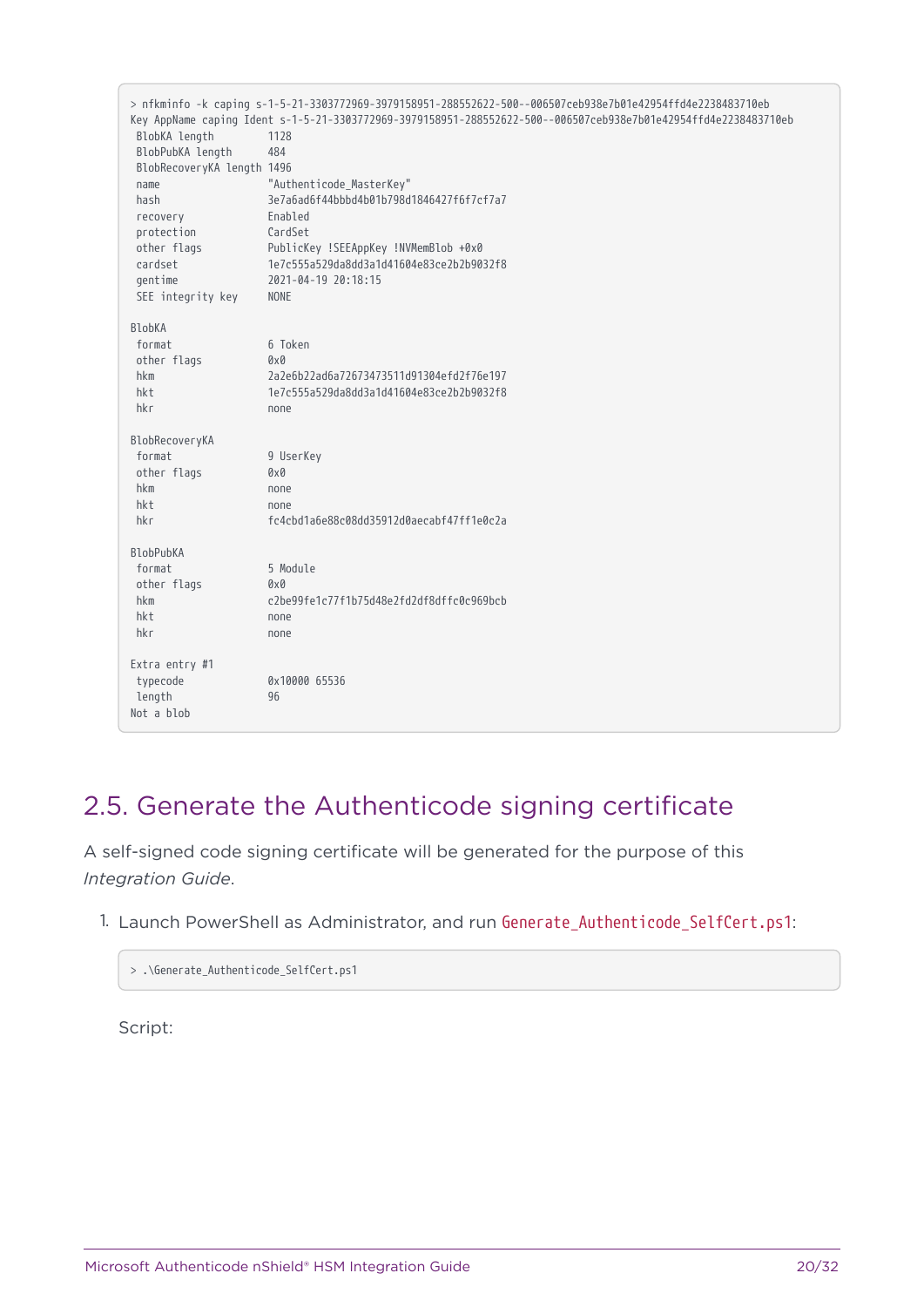

- 2. Enter the credentials associated with the protection method:
	- OCS card protection:

The **Load key** window appears.

|              |                                         |                   | × |
|--------------|-----------------------------------------|-------------------|---|
| $\leftarrow$ | nCipher Key Storage Provider - Load key |                   |   |
|              | Load key:                               |                   |   |
|              |                                         |                   |   |
|              |                                         |                   |   |
|              |                                         |                   |   |
|              |                                         |                   |   |
|              |                                         |                   |   |
|              |                                         | Cancel<br>$N$ ext |   |

a. Select **Next**.

The **Choose modules you wish to load the key onto** window appears.

|   |                                               |            |                   | $\times$ |
|---|-----------------------------------------------|------------|-------------------|----------|
| ← | nCipher Key Storage Provider - Load key       |            |                   |          |
|   | Choose modules you wish to load the key onto. |            |                   |          |
|   | <b>Excluded modules:</b>                      |            | Included modules: |          |
|   | Module #2                                     | Add        | Module #1         |          |
|   |                                               | Remove     |                   |          |
|   |                                               | Add all    |                   |          |
|   |                                               | Remove all |                   |          |
|   |                                               |            |                   |          |
|   |                                               |            |                   |          |
|   |                                               |            | Finish            | Cancel   |

b. Add the HSM and select **Finish**.

A credentials window appears.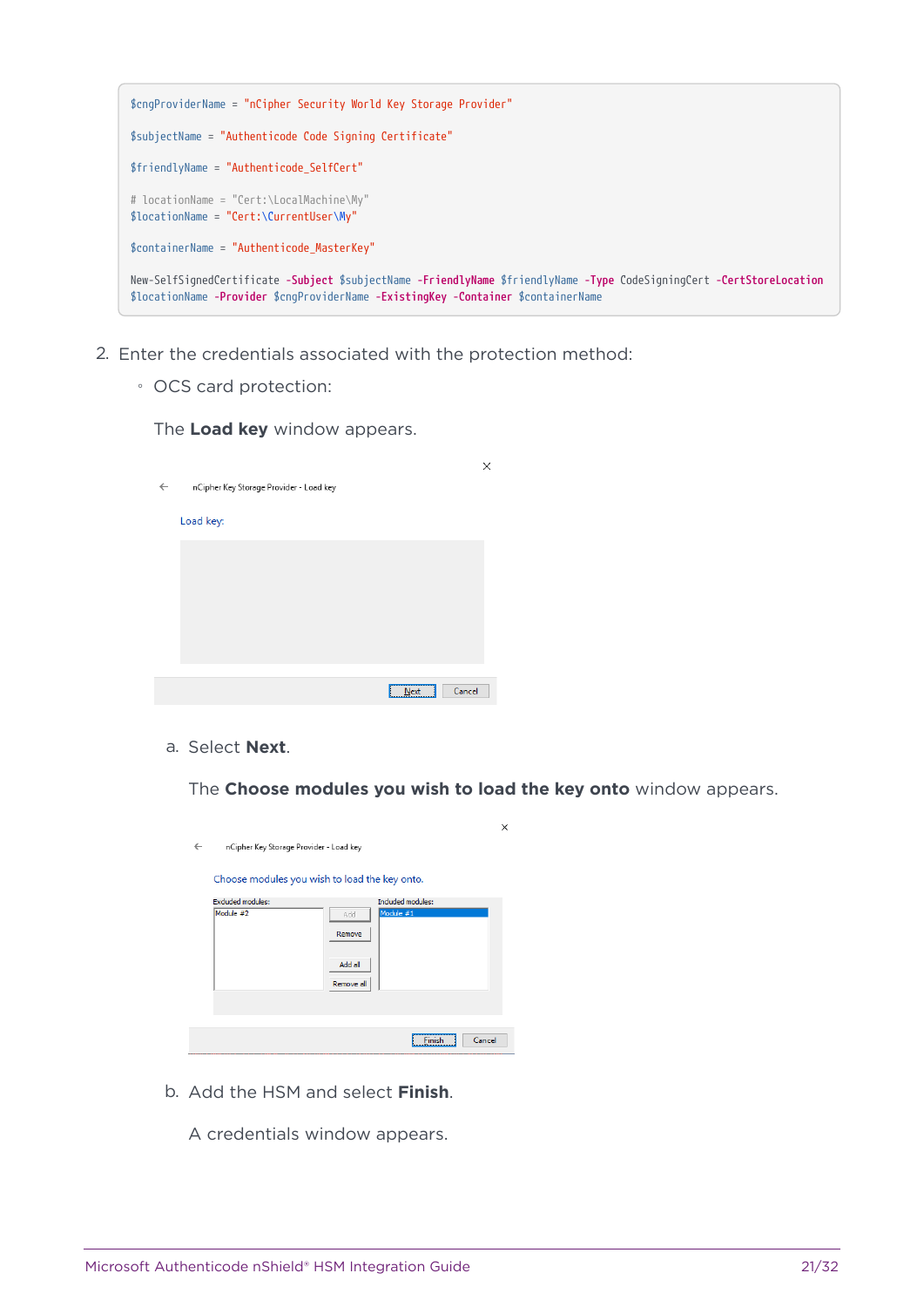$\leftarrow$ nCipher Key Storage Provider



c. Enter the OCS passphrase and select **Next**.

The **Card reading complete** window appears.

 $\times$ nCipher Key Storage Provider  $\leftarrow$ Card reading complete.  $|$  Slot Content Status Module complete  $\overline{\mathbf{3}}$  $\begin{array}{c} 1 \\ 1 \\ 1 \end{array}$ complete<br>complete  $\frac{2}{0}$ Finish

- d. Select **Finish**.
- Softcard protection:

A softcard credentials window appears.

| nCipher Key Storage Provider - Softcard passphrase           |  |
|--------------------------------------------------------------|--|
| You must enter a passphrase for the softcard<br>'mysoftcard' |  |
| ***                                                          |  |
|                                                              |  |
|                                                              |  |
|                                                              |  |
| Finish                                                       |  |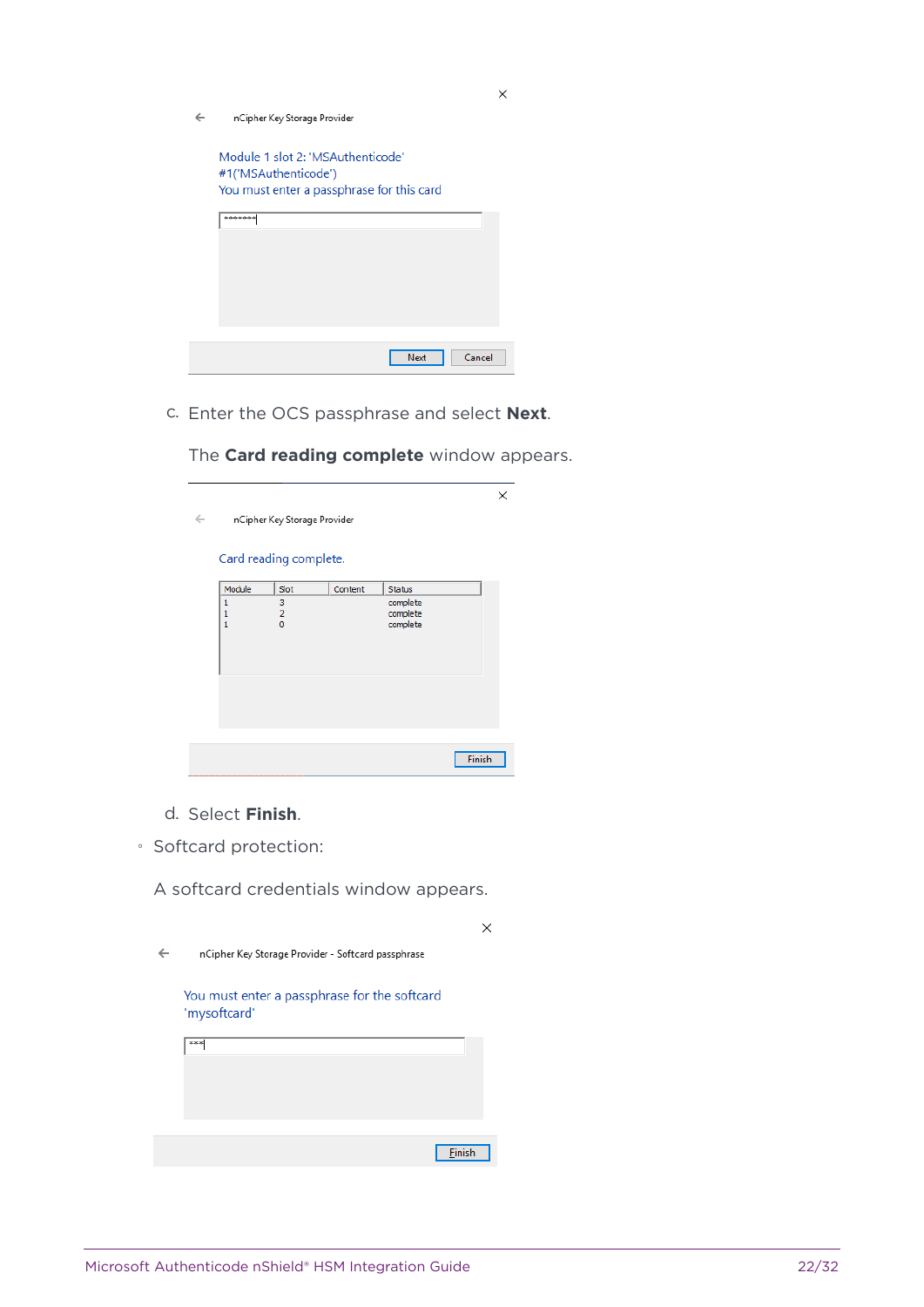- a. Enter the Softcard passphrase.
- b. Select **Finish**.
- Module protection:

No pop-up window appears for module protection.

3. When the script completes, the PowerShell command line displays the following information:



4. The self-signed certificate can be viewed at any time in a PowerShell window:

| > Get-ChildItem -Path Cert:\CurrentUser\My -CodeSigningCert -Recurse    |                                                                                   |
|-------------------------------------------------------------------------|-----------------------------------------------------------------------------------|
| PSParentPath: Microsoft.PowerShell.Security\Certificate::CurrentUser\My |                                                                                   |
| Thumbprint                                                              | Subject                                                                           |
|                                                                         |                                                                                   |
|                                                                         | 1974F986D9B8BF32F47FC2AF33D6271DD905C44F CN=Authenticode Code Signing Certificate |
|                                                                         |                                                                                   |

The certificate can also be viewed with the Windows Certificate Manager.

| 靏<br>certmgr - [Certificates - Current User\Personal\Certificates]                                                                                                                                                                                                                                                                                                                                                                                                |                                                                                            |                  | ×                                |
|-------------------------------------------------------------------------------------------------------------------------------------------------------------------------------------------------------------------------------------------------------------------------------------------------------------------------------------------------------------------------------------------------------------------------------------------------------------------|--------------------------------------------------------------------------------------------|------------------|----------------------------------|
| File Action View<br>Help                                                                                                                                                                                                                                                                                                                                                                                                                                          |                                                                                            |                  |                                  |
|                                                                                                                                                                                                                                                                                                                                                                                                                                                                   | 雨                                                                                          |                  |                                  |
| Certificates - Current User<br>Personal<br>Certificates<br><b>Trusted Root Certification Au</b><br><b>Enterprise Trust</b><br>Intermediate Certification Aul<br><b>Active Directory User Object</b><br><b>Trusted Publishers</b><br><b>Untrusted Certificates</b><br><b>Third-Party Root Certificatior</b><br><b>Trusted People</b><br><b>Client Authentication Issuers</b><br>Local NonRemovable Certific<br>MSIEHistoryJournal<br>Certificate Enrollment Reque: | <b>Issued To</b><br>Authenticode Code Signing Certificate Authenticode Code Signing Certif | <b>Issued By</b> | <b>Expiration D</b><br>4/19/2022 |
| <b>Smart Card Trusted Roots</b>                                                                                                                                                                                                                                                                                                                                                                                                                                   |                                                                                            |                  |                                  |
| ⋗<br>≺<br>Personal store contains 1 certificate.                                                                                                                                                                                                                                                                                                                                                                                                                  | $\overline{\phantom{a}}$                                                                   |                  | $\rightarrow$                    |

#### <span id="page-22-0"></span>2.6. Sign and time-stamp the code with Microsoft SDK

The signtool utility is used for signing. The Entrust on-line Time Stamp Server (TSS) is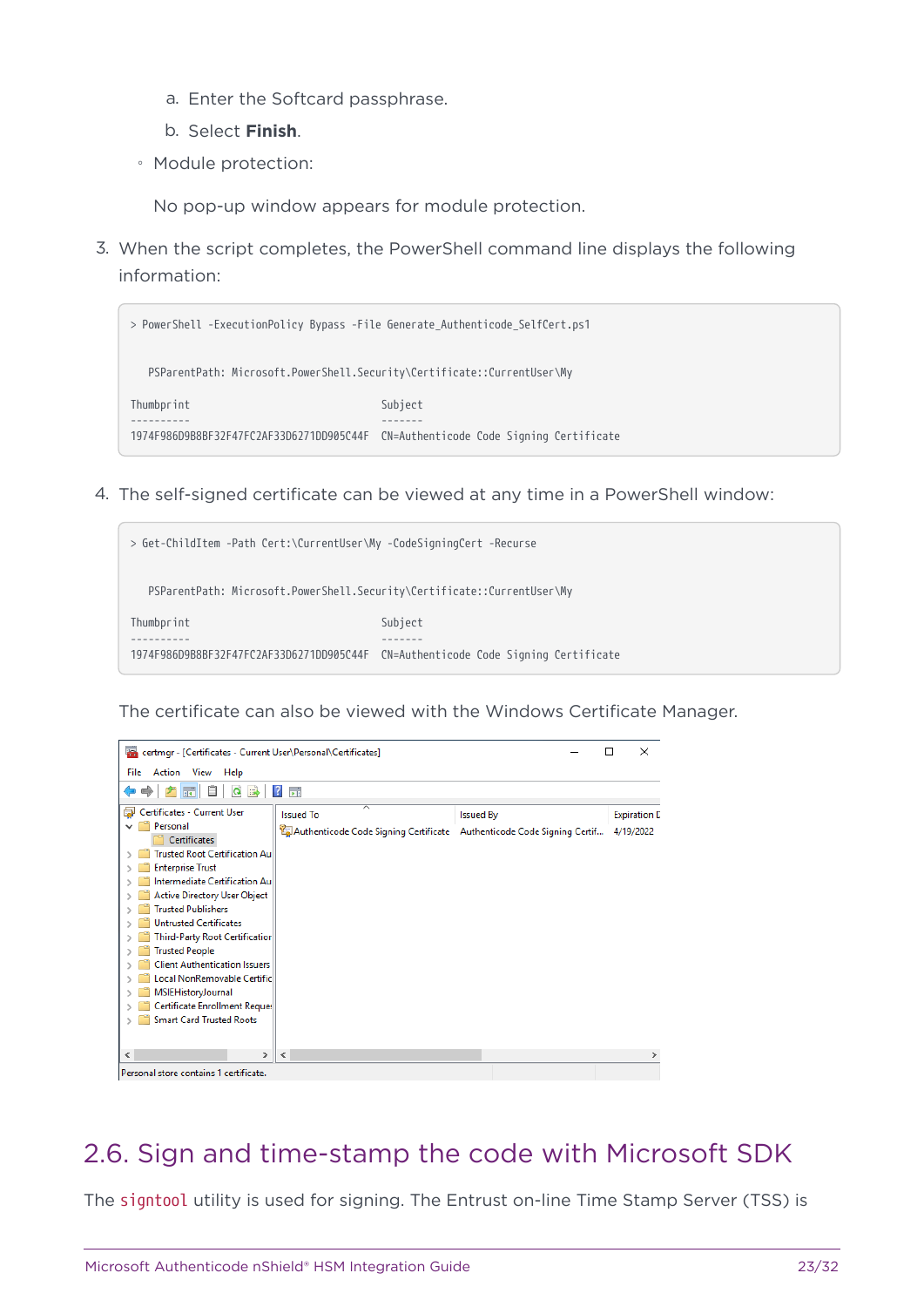used to time stamp.

signtool can access the code-signing certificate the following ways:

- Directly from the certificate store with the thumbprint. This is the preferred method.
- By name, for example Authenticode Code Signing Certificate.
- By pointing to a .cer file that was created by exporting the certificate.

If you plan to access the certificate by pointing to a .cer file:

- 1. Export the certificate to your preferred location in the file system.
- 2. Launch PowerShell as Administrator, and run Export\_Certificate.ps1:

> .\Export Certificate.ps1

Script:

\$certificate = Get-ChildItem **-Path** Cert:\CurrentUser\My\ | Where-Object {\$\_.Subject **-eq** "CN=Authenticode Code Signing Certificate"}

```
 Export-Certificate -FilePath "C:\Users\Administrator\Documents\Authenticode Code Signing Certificate.cer" -Cert
$certificate
```
- 3. View the exported certificate by right-click on it and selecting **Properties**.
- 4. An executable called MyTestApplication.exe was created for the purpose of this guide. Sign and time stamp it by running one of the signing scripts provided. There is a script for each protection method. Modify the script as needed.

For all protection methods:

- 1. Run the required script:
	- OCS card protection:
		- a. Run the following script:

> .\Sign\_with\_MS\_SDK\_OCS.ps1

Script: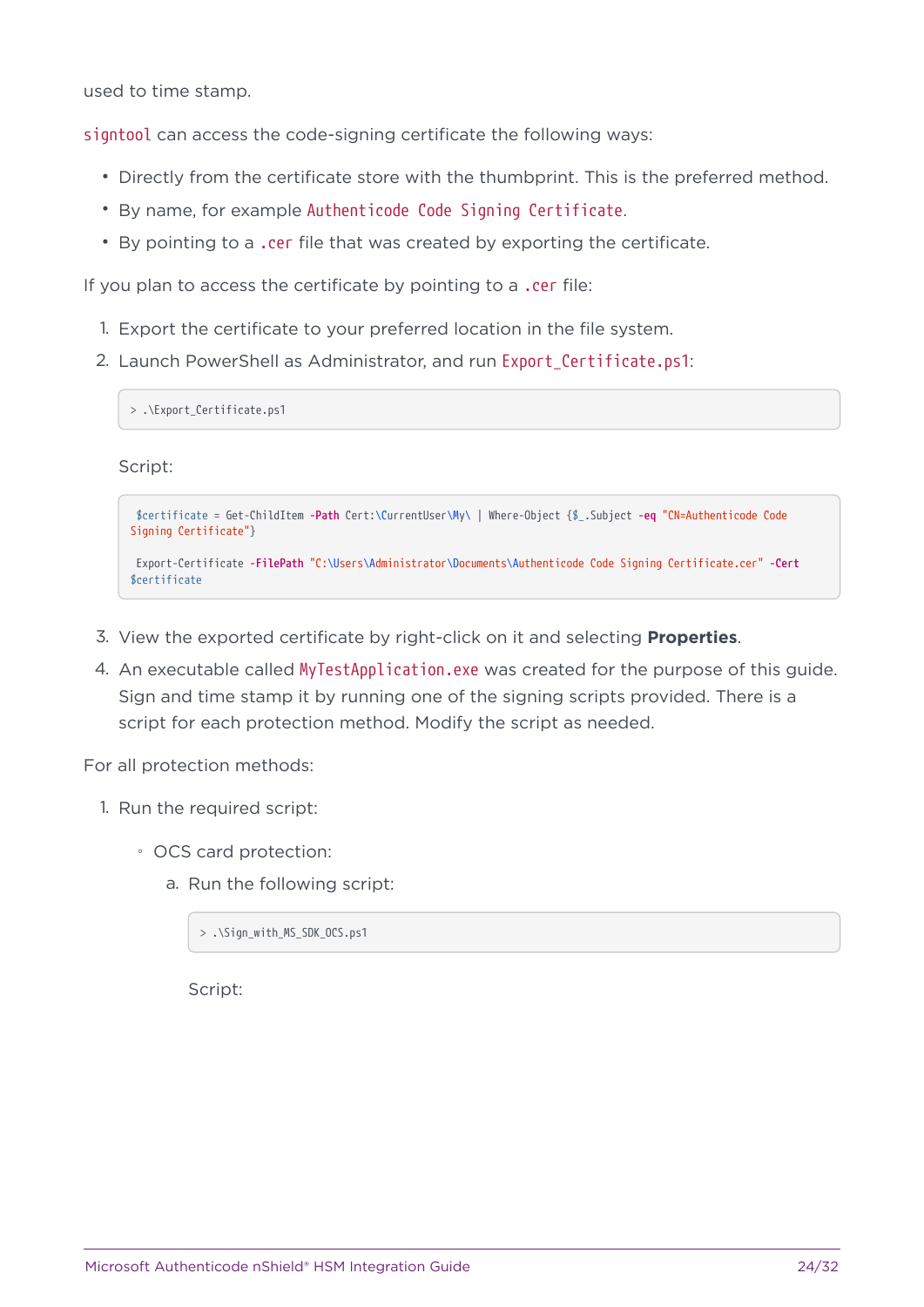```
# CNG Provider
#$cngProviderName = "nCipher Security World Key Storage Provider"
# Certificate Key
#$containerName = "Authenticode_MasterKey"
# Certificate Name
#$certName = "Authenticode Code Signing Certificate"
#$certificatePath = "C:\Users\Administrator\Documents\Authenticode Code Signing Certificate.cer"
$certHash = "1974f986d9b8bf32f47fc2af33d6271dd905c44f"
# OCS Password
#$password = "xxxxxxxxxxx"
# Entrust Certificate Services Time Stamp Server
$timestampServer = "http://timestamp.entrust.net/TSS/RFC3161sha2TS"
# File to be Signed
$fileName = "C:\Users\Administrator\Documents\MyTestApplication.exe"
#signtool sign /debug /fd SHA256 /n $certName /td SHA256 /tr $timestampServer $fileName
#signtool sign /debug /fd SHA256 /csp $cngProviderName /kc $containerName /f $certificatePath /p
$password /td SHA256 /tr $timestampServer $fileName
signtool sign /debug /fd SHA256 /sha1 $certHash /td SHA256 /tr $timestampServer $fileName
```
b. Select the HSM and enter the passphrase when prompted.

◦ Softcard protection:

a. Run the following script:

> .\Sign\_with\_MS\_SDK\_Softcard.ps1

```
# CNG Provider
$cngProviderName = "nCipher Security World Key Storage Provider"
# Certificate Key
$containerName = "Authenticode_MasterKey"
# Certificate Name
$certName = "Authenticode Code Signing Certificate"
$certificatePath = "C:\Users\Administrator\Documents\Authenticode Code Signing Certificate.cer"
# Softcard Password
$password = "1234"# Entrust Certificate Services Time Stamp Server
$timestampServer = "http://timestamp.entrust.net/TSS/RFC3161sha2TS"
# File to be Signed
$fileName = "C:\Users\Administrator\Documents\MyTestApplication.exe"
signtool sign /debug /fd SHA256 /csp $cngProviderName /kc $containerName /f $certificatePath /p $password
/td SHA256 /tr $timestampServer $fileName
```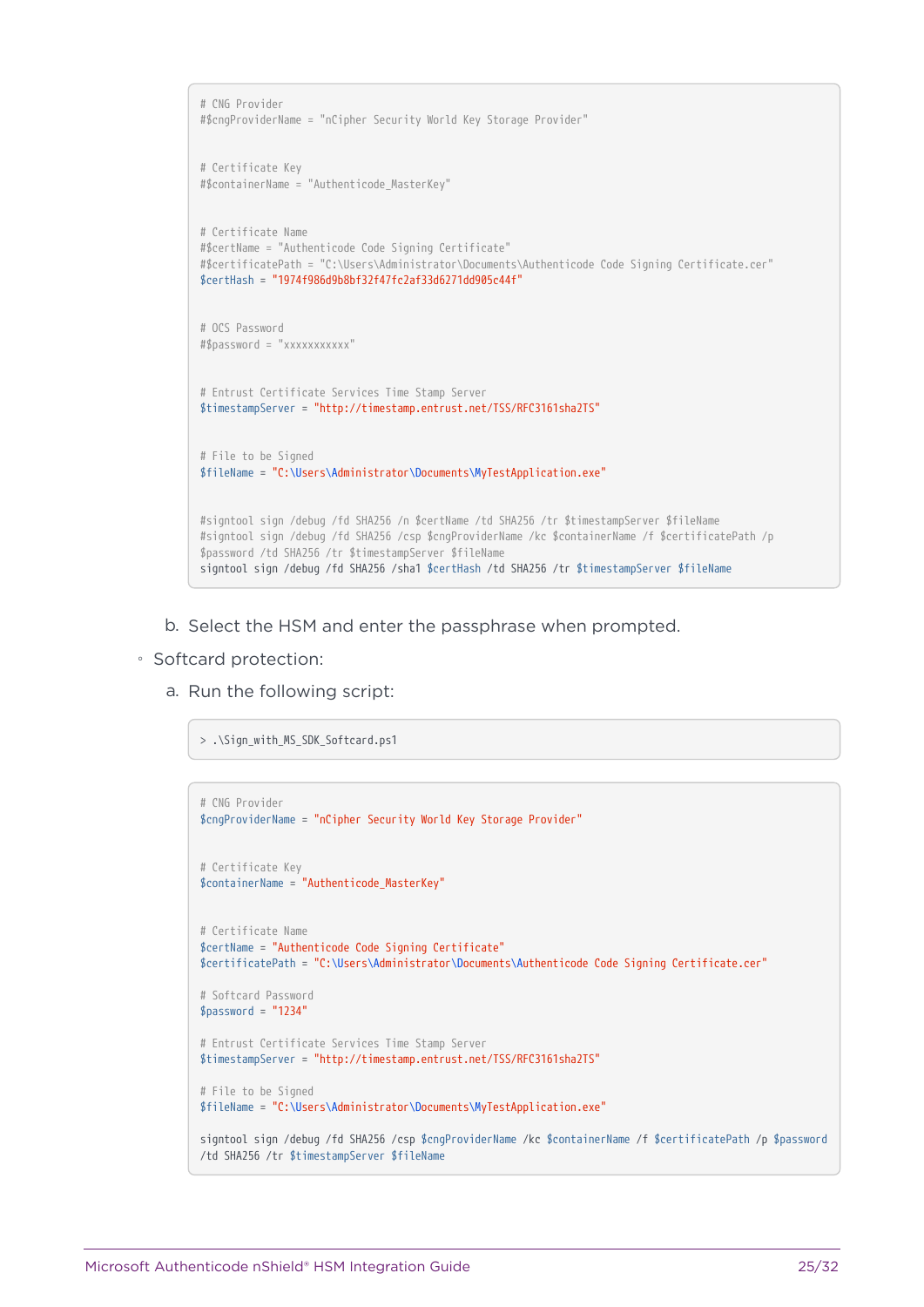- b. Enter the passphrase when prompted.
- Module protection:
	- a. Run the following script:

> .\Sign\_with\_MS\_SDK\_Module.ps1

Script:

```
# CNG Provider
$cngProviderName = "nCipher Security World Key Storage Provider"
# Certificate Key
$containerName = "Authenticode_MasterKey"
# Certificate Name
$certName = "Authenticode Code Signing Certificate"
$certificatePath = "C:\Users\Administrator\Documents\Authenticode Code Signing Certificate.cer"
#$certHash = "1974f986d9b8bf32f47fc2af33d6271dd905c44f"
# Password
#$password = "123"
#$password = "xxxxxxxxxxx"
# Entrust Certificate Services Time Stamp Server
$timestampServer = "http://timestamp.entrust.net/TSS/RFC3161sha2TS"
# File to be Signed
$fileName = "C:\Users\Administrator\Documents\MyTestApplication.exe"
signtool sign /debug /fd SHA256 /n $certName /td SHA256 /tr $timestampServer $fileName
```
For all protection types, the PowerShell command line displays script output information similar to the following: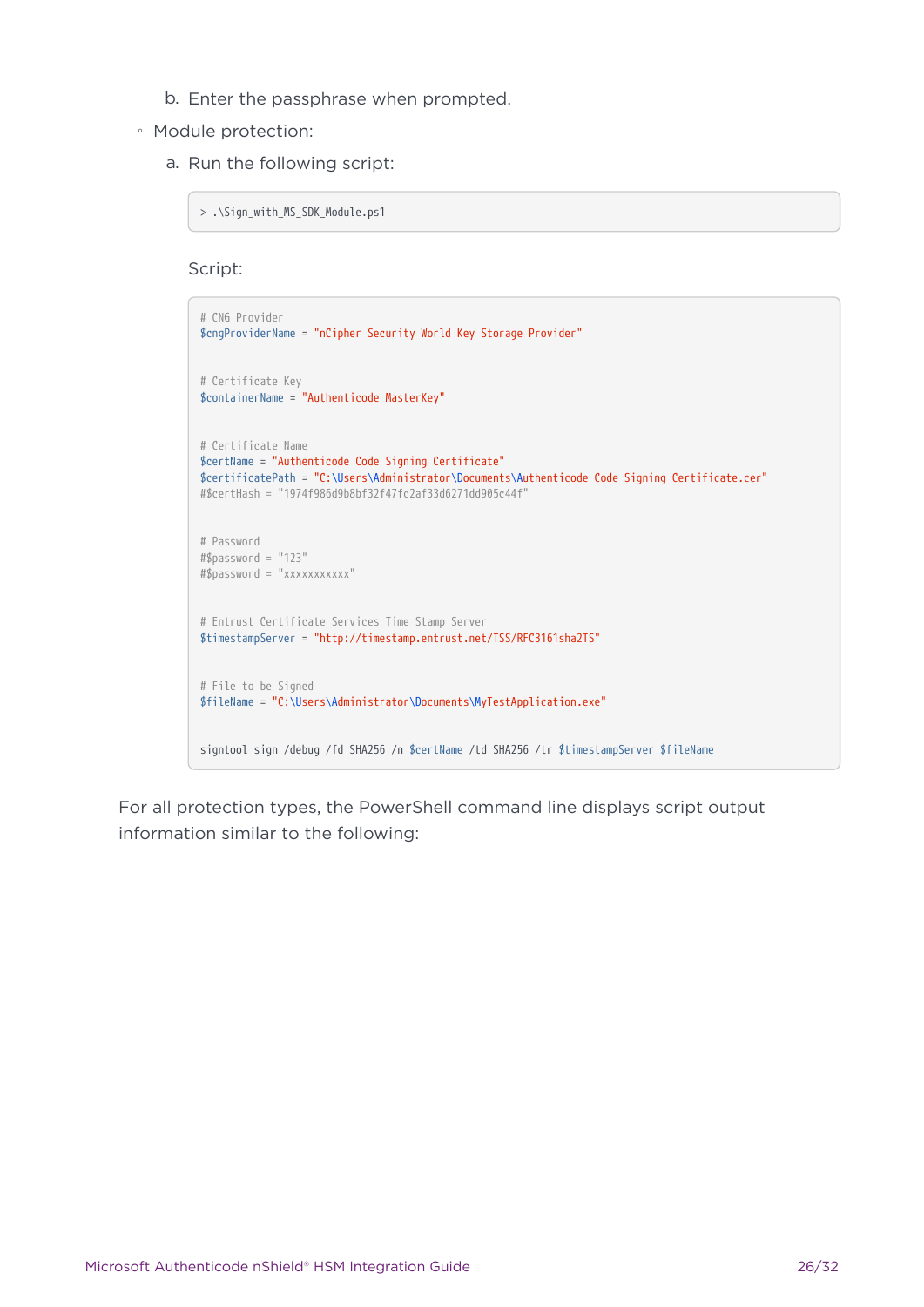| The following certificates were considered:<br>Issued to: Authenticode Code Signing Certificate<br>Issued by: Authenticode Code Signing Certificate<br>Expires: Tue Apr 19 17:48:34 2022<br>SHA1 hash: 1974F986D9B8BF32F47FC2AF33D6271DD905C44F |
|-------------------------------------------------------------------------------------------------------------------------------------------------------------------------------------------------------------------------------------------------|
| After EKU filter, 1 certs were left.                                                                                                                                                                                                            |
| After expiry filter, 1 certs were left.                                                                                                                                                                                                         |
| After Hash filter, 1 certs were left.                                                                                                                                                                                                           |
| After Private Key filter, 1 certs were left.                                                                                                                                                                                                    |
| The following certificate was selected:                                                                                                                                                                                                         |
| Issued to: Authenticode Code Signing Certificate                                                                                                                                                                                                |
| Issued by: Authenticode Code Signing Certificate                                                                                                                                                                                                |
| Expires: Tue Apr 19 17:48:34 2022                                                                                                                                                                                                               |
| SHA1 hash: 1974F986D9B8BF32F47FC2AF33D6271DD905C44F                                                                                                                                                                                             |
| Done Adding Additional Store<br>Successfully signed: C:\Users\Administrator\Documents\MyTestApplication.exe                                                                                                                                     |
| Number of files successfully Signed: 1<br>Number of warnings: 0<br>Number of errors: 0                                                                                                                                                          |

2. Select the **Properties** of the test executable that was signed. Select the **Digital Signatures** tab, and **Details**. Notice the time stamp and other signing parameters just created.

| <b>Digital Signature Details</b> |                                                                                                                                                            |           | 7                       |  |
|----------------------------------|------------------------------------------------------------------------------------------------------------------------------------------------------------|-----------|-------------------------|--|
| General<br>Advanced              |                                                                                                                                                            |           |                         |  |
|                                  | <b>Digital Signature Information</b><br>A certificate chain processed, but terminated in a root<br>certificate which is not trusted by the trust provider. |           |                         |  |
| Signer information               |                                                                                                                                                            |           |                         |  |
| Name:                            | Authenticode Code Signing Certificate                                                                                                                      |           |                         |  |
| E-mail:                          | Not available                                                                                                                                              |           |                         |  |
| Signing time:                    | Thursday, April 22, 2021 12:50:47 PM                                                                                                                       |           |                         |  |
|                                  |                                                                                                                                                            |           |                         |  |
|                                  |                                                                                                                                                            |           | <b>View Certificate</b> |  |
| Countersignatures                |                                                                                                                                                            |           |                         |  |
| Name of signer:                  | E-mail address:                                                                                                                                            | Timestamp |                         |  |
| Entrust Timesta Not available    |                                                                                                                                                            |           | Thursday, April 22, 2   |  |
|                                  |                                                                                                                                                            |           |                         |  |
|                                  |                                                                                                                                                            |           | <b>Details</b>          |  |
|                                  |                                                                                                                                                            |           |                         |  |

## <span id="page-26-0"></span>2.7. nShield and Microsoft Strong Name integration

Strong names prevent spoofing of your code by a third party.

Strong name signing is provided with the Microsoft SDK to give .NET Framework assemblies unique identities. To get a valid strong name, an assembly is strong-name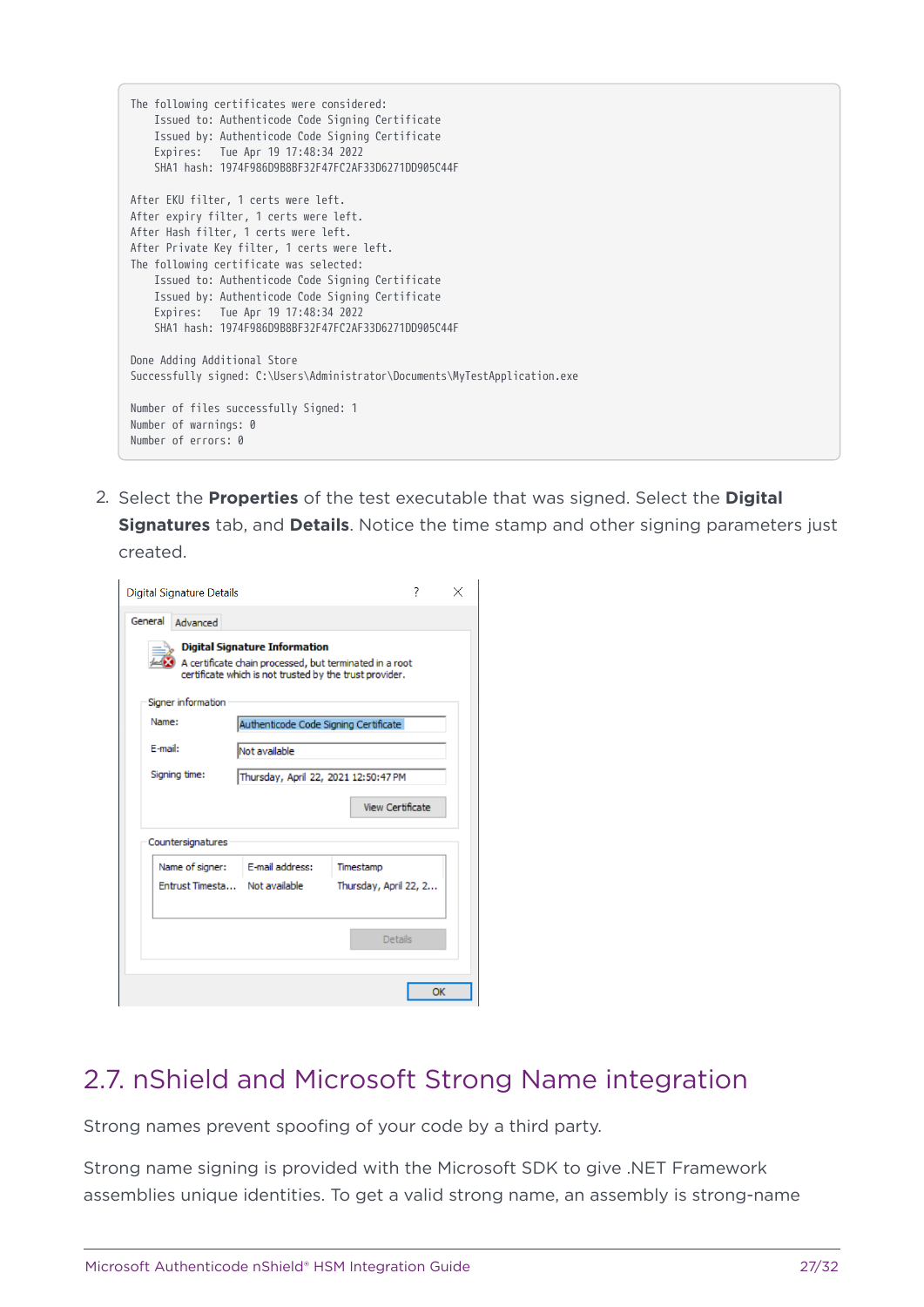signed during the build process. This is done by using the private key that corresponds to the public key in the strong name.

The strong name signature can then be verified using the public key.



Make sure you use the 32-bit version of the sn utility. The 64-bit version is not supported.

1. Install and register the CAPI provider, which is required for strong name signing with nShield products. Run both the **32bit CSP install wizard** and the **64bit CSP install wizard** and follow the steps. The following shows an example of the 64bit installer.



8

Do not place the HSM in Pre-initialization mode as descried in [Install and register the CNG provider.](#page-7-0) Name the OCS MSAuthenticodeCAPI.

- 2. Open a command window as **Administrator**.
- 3. Set the cryptography service provider.

Notice that the output **nCipher Enhanced Cryptographic Provider** differs from the **nCipher Security World Key Storage Provider** of the CNG.

```
>sn -c "nCipher Enhanced Cryptographic Provider"
Microsoft (R) .NET Framework Strong Name Utility Version 4.0.30319.0
Copyright (c) Microsoft Corporation. All rights reserved.
Default CSP set to 'nCipher Enhanced Cryptographic Provider'
```
4. Create the container:

```
>keytst -c StrongNamed_Container
CSP being used: nCipher Enhanced Cryptographic Provider
Container 'StrongNamed_Container' created
```
- 5. Create the key in the container:
	- a. Run the following command: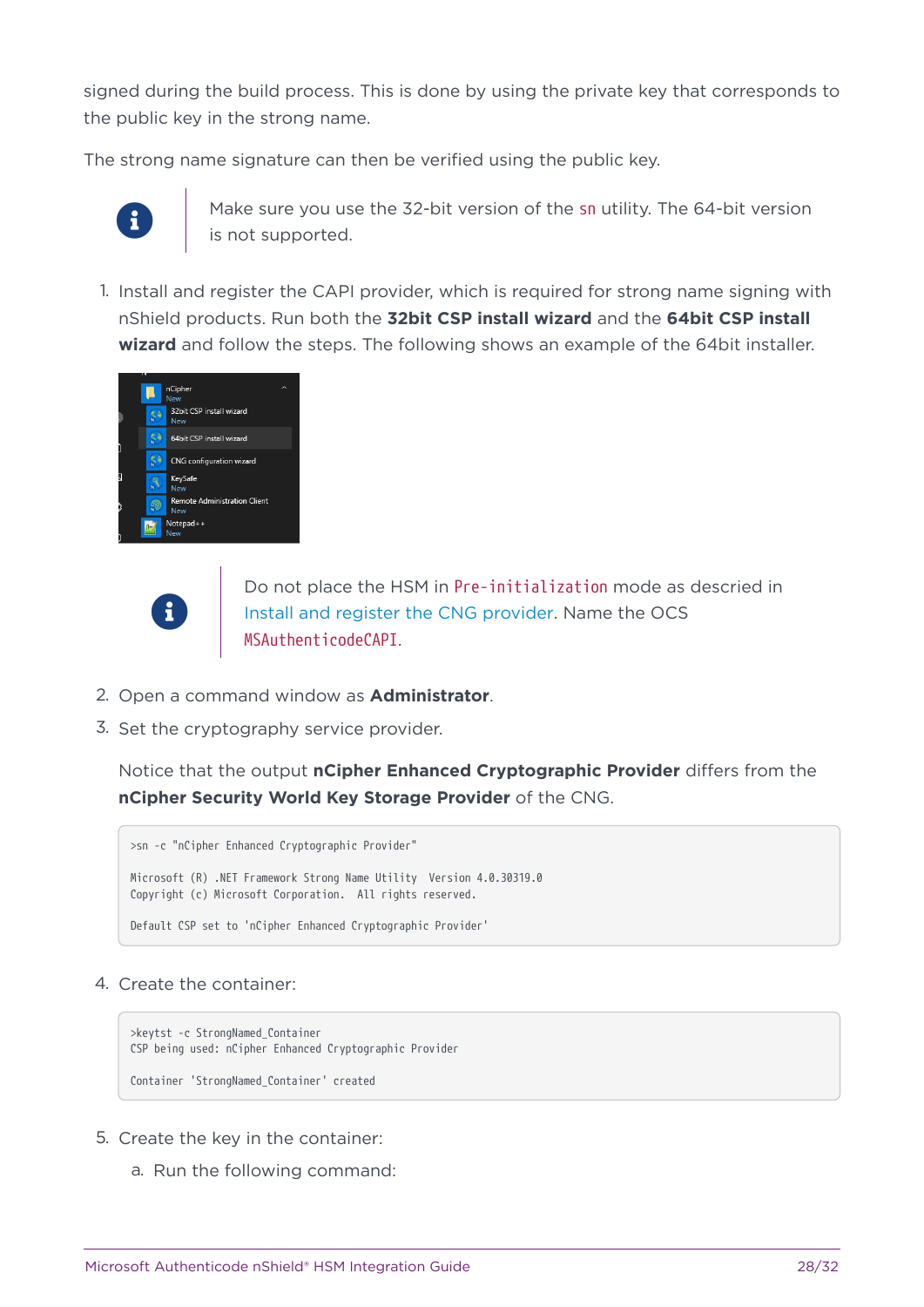| >keytst -cs StrongNamed Container                                     |  |
|-----------------------------------------------------------------------|--|
| CSP being used: nCipher Enhanced Cryptographic Provider               |  |
| Generating 2048-bit key(s) for the 'StrongNamed Container' container. |  |
|                                                                       |  |

New signature key generated OK.

The key protection wizard starts. For example, for the **64-bit CSP install**:

| nCipher CSP Key Protection Wizard |                                                                                                                                                                                                                                                                                              | $\times$ |
|-----------------------------------|----------------------------------------------------------------------------------------------------------------------------------------------------------------------------------------------------------------------------------------------------------------------------------------------|----------|
|                                   | <b>Welcome to the nCipher CSP</b><br><b>Key Protection Wizard</b><br>This wizard will guide you through choosing an Operator<br>Card Set to protect the new signature key from the<br>'StrongNamed Container' container.<br>To continue, click Next.<br>Do not show this welcome page again. |          |
|                                   | Next<br>Cancel<br>< Back                                                                                                                                                                                                                                                                     |          |

b. Select **Next**.

The **Choose an Operator Card Set** window appears.

| nCipher CSP Key Protection Wizard                                                              |                                                                                                                                                                                        | ×      |
|------------------------------------------------------------------------------------------------|----------------------------------------------------------------------------------------------------------------------------------------------------------------------------------------|--------|
| <b>Choose an Operator Card Set</b><br>Decide which Operator Card Set to protect your key with. |                                                                                                                                                                                        |        |
| Choose the Operator Card Set you wish to protect your key with.                                |                                                                                                                                                                                        |        |
| Current Operator Card Sets:                                                                    | Current card set information                                                                                                                                                           |        |
| MSAuthenticode<br><b>MSAuthenticodeCAPI</b>                                                    | <b>MSAuthenticodeCAPI</b><br>Name:<br>Token hash:<br>fixd6c7427d<br>Sharing parameters: 1 of 1, Persistent<br>Currently protecting:<br>none                                            |        |
|                                                                                                | Currently in modules: 1                                                                                                                                                                |        |
|                                                                                                | This card set is already loaded onto the starred modules. Selecting this button will<br>force reloading of the card set (e.g. if you require it on other modules).<br>Next<br>$<$ Back | Cancel |

c. Select the OCS and select **Next**.

The **Choose Modules** window appears.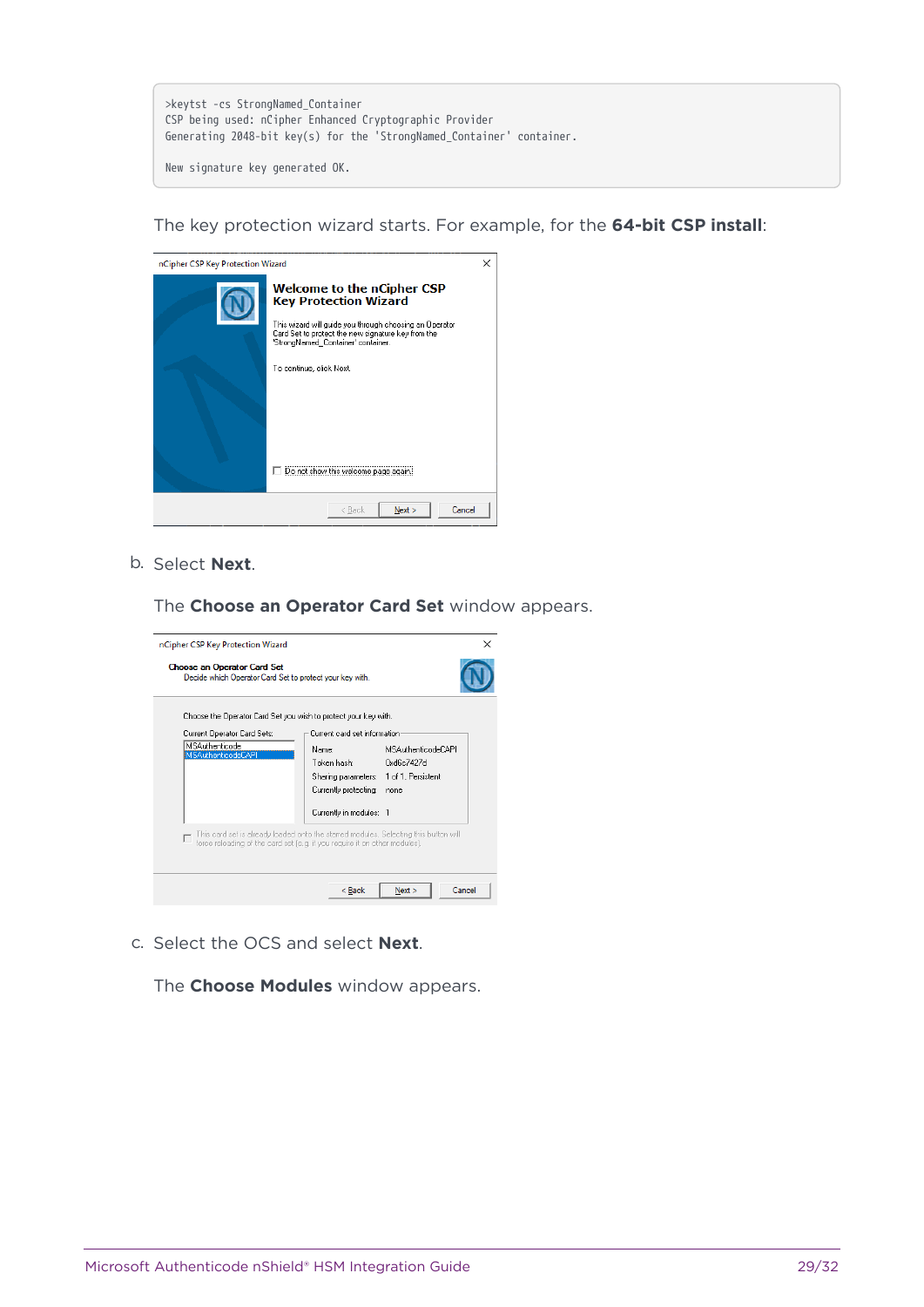| nCipher CSP Key Protection Wizard                                    |                                                                                     |        |
|----------------------------------------------------------------------|-------------------------------------------------------------------------------------|--------|
| <b>Choose Modules</b><br>Decide which modules to load your key onto. |                                                                                     |        |
|                                                                      | Choose the slots you wish to load your key onto (no more than one per module).      |        |
| Excluded slots:                                                      | Included slots:                                                                     |        |
| #1 530E-02E0-D947 slot #2<br>#1 530E-02E0-D947 slot #3               | #1 530E-02E0-D947 slot #0<br>$Add \rightarrow$<br><-Remove<br>Add all<br>Remove all |        |
|                                                                      | Next ><br>$Back$                                                                    | Cancel |

d. Select the HSM and select **Next**.

The **Load a Token** window appears.

| nCipher CSP Key Protection Wizard                                                                                                                                                                                                     | ×      |
|---------------------------------------------------------------------------------------------------------------------------------------------------------------------------------------------------------------------------------------|--------|
| Load a Token<br>Read the information necessary to create the token from an Operator Card Set.                                                                                                                                         |        |
| Insert a Operator Card (number 1 of 1 required per module) from the card set<br>"MSAuthenticodeCAPI" in module 530E-02E0-D947 (#1) slot #1.<br>Now enter the pass phrase for the card and press Next to read the share from the card. |        |
| <b>REXXXXX</b><br>Enter pass phrase:                                                                                                                                                                                                  |        |
| Token assembly progress:                                                                                                                                                                                                              |        |
|                                                                                                                                                                                                                                       |        |
| < Back<br>Next                                                                                                                                                                                                                        | Cancel |

e. Enter the passphrase and select **Next**.

A completion window appears.

| nCipher CSP Key Protection Wizard |                                                                                                                                                                                                                                              |  |
|-----------------------------------|----------------------------------------------------------------------------------------------------------------------------------------------------------------------------------------------------------------------------------------------|--|
|                                   | <b>Finished setting up protection for</b><br>new key<br>The generated key has been stored in the nCipher security<br>world and is protected by the 'MSAuthenticodeCAPI' card set.<br>It is currently loaded onto module 530E-02E0-D947 (#1). |  |
|                                   | <b>Finish</b><br>Cancel<br>< Back                                                                                                                                                                                                            |  |

- f. Select **Finish**.
- 6. List the container and the key that you created: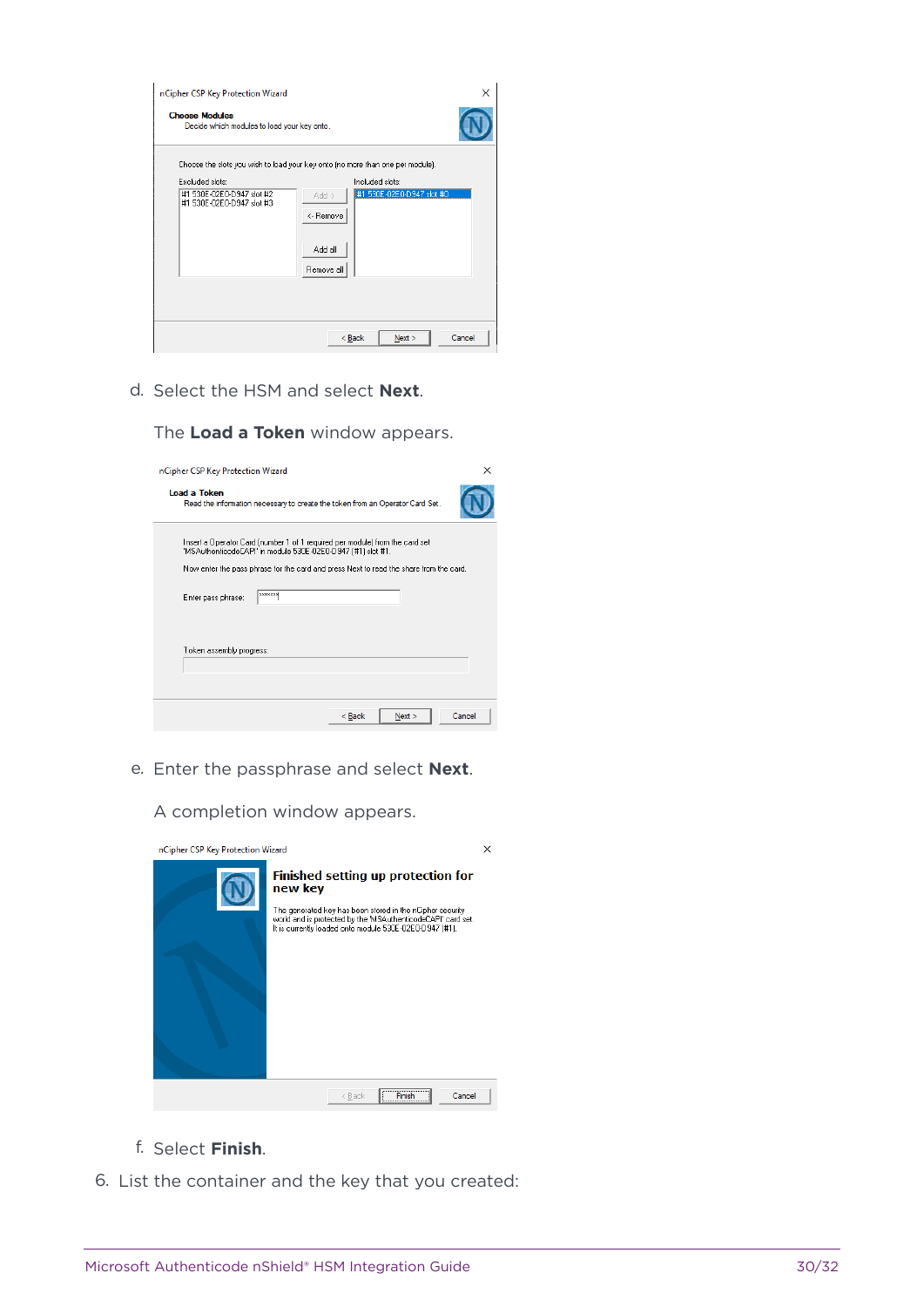>csputils -U ALL File ID Container name Container owner DLL name S X ========= =================== =================== ========= = = 49942fc5f StrongNamed\_Cont... WIN-G0JD49QMHEV\... ncsp \* 1 container and 1 key found.

7. Show the public half of the key created above. If using an OCS, select the cardset and the HSM. Enter the passphrase as done above.

>keytst -p StrongNamed\_Container CSP being used: nCipher Enhanced Cryptographic Provider Container 'StrongNamed\_Container': Key exchange key not present. Public half of Signature key is: 06 02 00 00 00 24 00 00 52 53 41 31 00 08 00 00 01 00 01 00 17 F1 63 62 50 41 94 16 90 3F 25 CD 2B 6F FF C5 91 29 74 BA AE 67 EF C4 3D E9 E5 26 10 EE E4 D9 71 1C 0D 7F 2D 71 89 D1 E6 A9 77 A3 AE EB 79 0A 5F D6 E4 3B 41 5A 17 C3 30 B3 8F DF A0 01 E2 93 8E 6F 6B 5B E2 E5 01 A7 19 25 48 EF 4C 65 29 8D 5E E1 0D 55 E8 93 43 9D 9A 41 EC 93 BD A1 83 11 CF C8 E3 A0 4E AC 78 DC 70 A2 46 56 3F 56 FA 65 C4 4C C1 95 57 CD 40 FE 3A 3F 7B 00 BD BA D5 AB EB 1B A4 06 7A 80 A5 41 27 24 B0 18 45 58 7E B5 7A 5C 80 5D 8C 7D 06 78 2B 3A 7F 36 96 42 D9 29 65 EE 1D 7D 1F E2 15 B6 8C C5 32 66 CB DC C5 54 27 4E D5 76 41 E6 3C FF 00 C0 E6 91 64 FD 4D 2E E8 FD 3D 7A D0 88 CF 0F 14 FA AE 38 70 6D 57 99 31 74 0E B1 29 16 A5 D0 8F FE 1B 08 09 51 AE 7F 76 FC 1F D0 84 7A 4E 76 0C DC E0 D3 2E C9 2F 8F 5E D6 62 7C 38 75 2D AA 47 EF 56 0F 6F 56 78 A7

8. Extract the public half of the key to a file:

sn -pc StrongNamed\_Container C:\Users\Administrator\Documents\StrongNamed\_Container.snk Microsoft (R) .NET Framework Strong Name Utility Version 4.0.30319.33440 Copyright (c) Microsoft Corporation. All rights reserved.

Public key written to StrongNamed\_Container.snk

9. The executable MyTestProgram.cs was created for the purpose of this guide.

Compile MyTestProgram.cs with the public key part of StrongNamed\_Container:

csc /delaysign+ /keyfile:"C:\Users\Administrator\Documents\StrongNamed\_Container.snk" /out:C:\Users\Administrator\Documents\MyTestProgram.exe C:\Users\Administrator\Documents\MyTestProgram.cs Microsoft (R) Visual C# Compiler version 4.8.3761.0 for C# 5 Copyright (C) Microsoft Corporation. All rights reserved.

10. Re-sign the signed MyTestProgram.exe executable with StrongNamed\_Container: